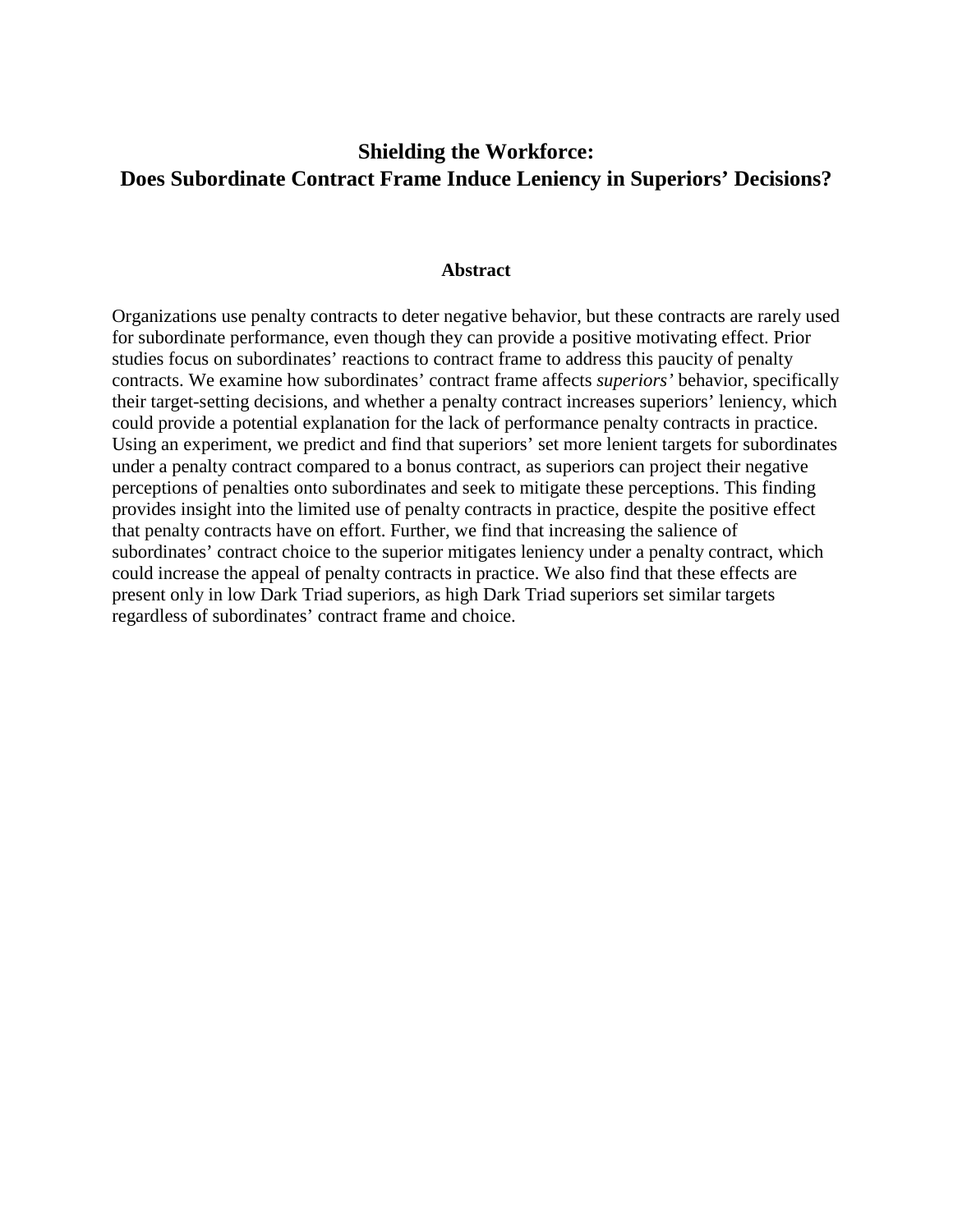#### **I. INTRODUCTION**

Organizations utilize penalty contracts to deter specific and observable negative behaviors. For example, Dell and Scott's Miracle-Gro impose employee penalties for unhealthy behavior, Target penalizes suppliers for late deliveries and inaccurate product information, and other firms penalize employees for tardiness (Pearson and Lieber 2009; Al Shaiba 2015; Vitasek 2016). However, penalty contracts are rarely used for subordinates' performance despite research findings that subordinates work harder under penalty contracts, even though they prefer bonus contracts (Luft 1994; [Hannan, Hoffman, and Moser](#page-29-0) 2005; [Church, Libby, and Zhang](#page-28-0) 2008; [Hossain and List 2012\)](#page-29-1). The lack of penalty contracts in practice presents a curious disconnect between the observed benefits of these contracts and the low propensity to use such contracts for subordinate performance. Prior research focuses almost exclusively on *subordinates'* reactions to penalty contracts to evaluate this disconnect (e.g., Luft 1994; Imas, Sadoff, and Samek 2016; Gonzalez, Hoffman, and Moser 2017; de Quidt 2018). There is limited research on the way *superiors* react to their subordinates' contract frame, and whether superiors' behavior might explain the paucity of penalty contracts for subordinate performance. This study examines how subordinates' contract frame affects superiors' decisions concerning their subordinates and whether a penalty contract leads to increased leniency from superiors. We further evaluate a potential mechanism to mitigate this leniency.

We focus on examining superior leniency toward subordinates in a target-setting context. Target setting influences forecasting, planning, resource allocation, risk-taking, and motivation, and targets are used to communicate management expectations (Merchant and Manzoni 1989; Sprinkle, Williamson, and Upton 2008; Bol et al. 2010; Chen et al. 2018). Further, executives view targets as vital for organizational success (Feichter, Grabner, and Moers 2018). As such,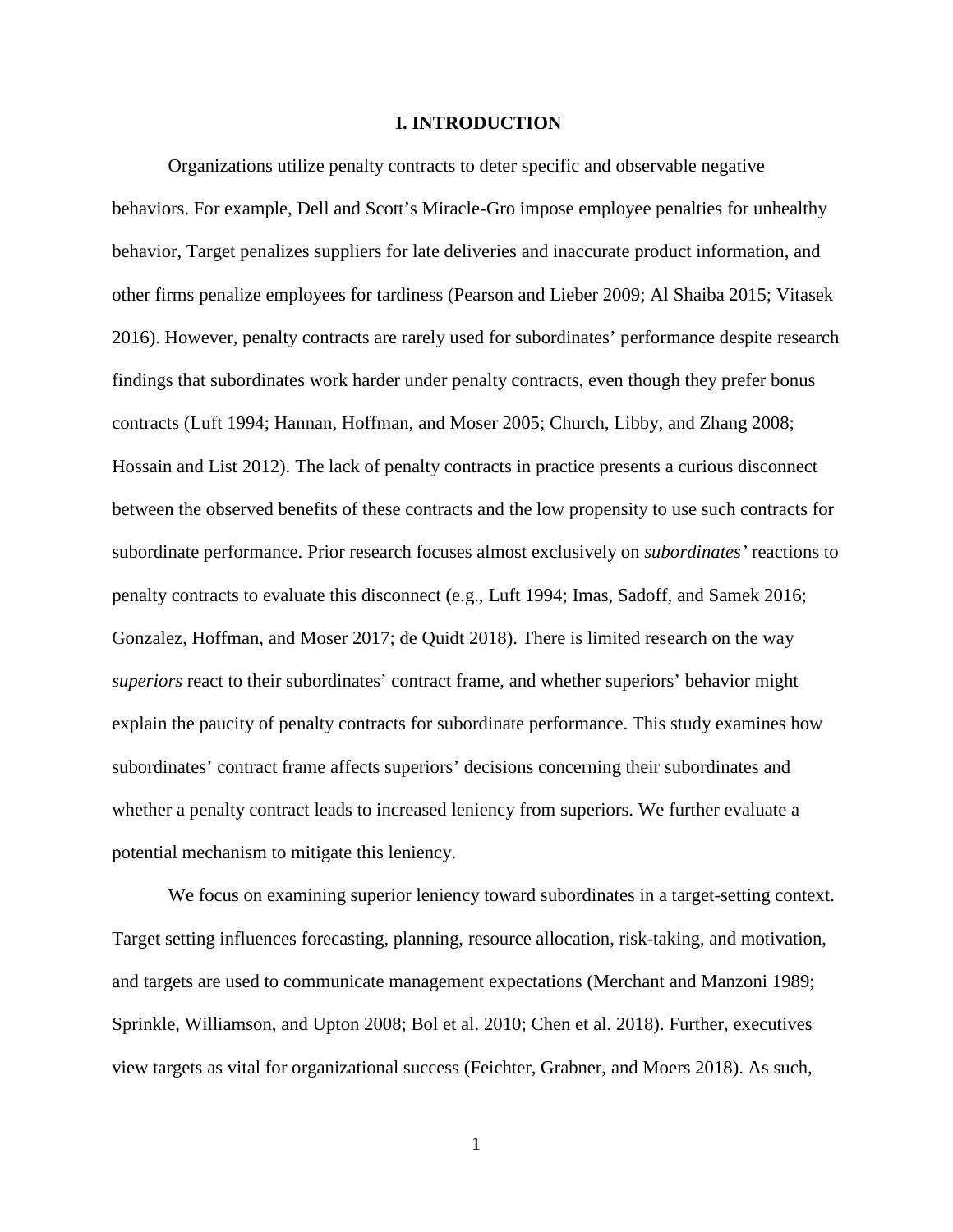any bias in the target-setting process can have far-reaching implications for an organization. Increased leniency in target setting induced by a penalty contract frame could provide an explanation for the lack of penalty contracts for subordinate performance within organizations, as leniency can adversely affect subordinate motivation and overall firm performance (Moers 2005; Bol 2008, 2011; Nair 2017). In addition, biased targets reduce the effectiveness of planning and resource allocation activities that use targets as inputs. Thus, we examine whether superiors set more lenient targets when their subordinates work under a penalty rather than a bonus contract.

Prior research on contract frame finds that a penalty frame leads to lower non-monetary payoffs, elicits loss aversion, and negatively affects perceptions of fairness and trust within an organization (Luft 1994; Hannan et al. 2005; Christ, Sedatole, and Towry 2012; Christ 2013). Superiors usually function (or have functioned) as subordinates, so they are subject to similar concerns and perceptions about penalty framing in their own compensation. Following Social Projection Theory and the false consensus effect (Marks and Miller 1987; Krueger 1998, 2000; Luft, Shields, and Thomas 2016), superiors are likely to project their aversion to penalty contracts onto their subordinates and seek to mitigate subordinates' disutility from the penalty contract imposed by the organization. Thus, we predict that superiors seek to mitigate the perceived negative effects of penalty contracts through leniency in target setting.

We also examine whether increasing the salience of subordinates' choice to work under a particular contract mitigates superior leniency under a penalty contract. Gonzalez et al. (2017) find that choice removes the effort effect of penalty contracts for subordinates. Likewise, making subordinate choice salient to the superior could remove the effect of penalty contracts on targetsetting decisions.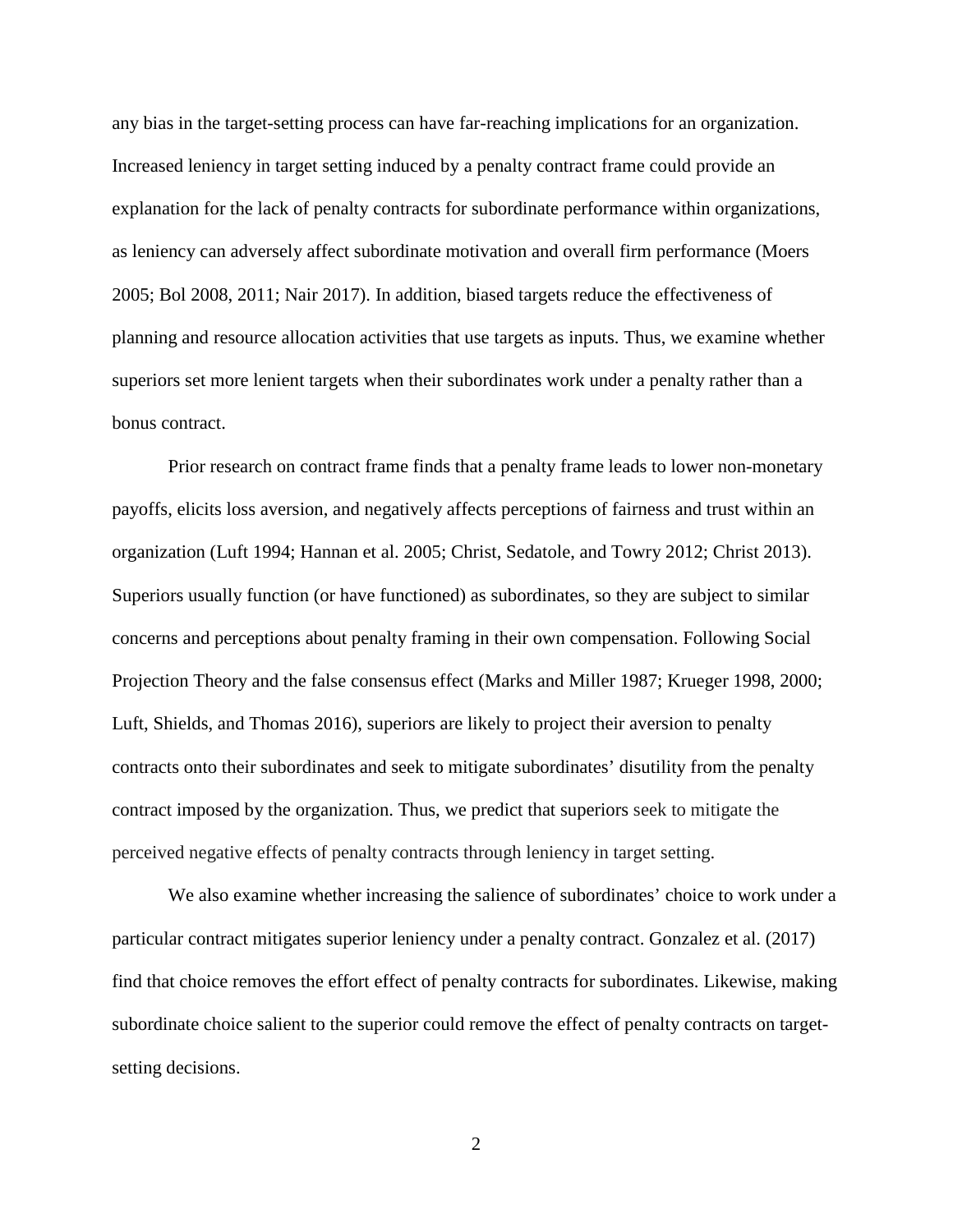Superiors concerned with motivating subordinates' effort consider several aspects in their decision making concerning their subordinates, such as signaling promotability, building a reputation as a skilled leader, retaining good employees, avoiding damage to personal relationships, and limiting confrontation (Harris 1994; Bol 2011; Woods 2012). Making it salient to the superior that the subordinate has chosen the contract signals the subordinate's contract preference. Thus, subordinates choosing a penalty contract lessens superiors' concerns about the negative effects of enforcing the penalty and reduces superiors' tendency to rely on leniency to offset the negative perceptions of the penalty contract. Therefore, we predict that the salience of subordinates' contract choice to the superior moderates the effect of contract frame on superiors' target setting, such that leniency under a penalty contract is lessened when superiors are aware that their subordinates chose to work under a penalty contract.<sup>[1](#page-3-0)</sup>

Lastly, we examine whether the aggressive tendencies that accompany Dark Triad personality traits (Paulhus and Williams 2002; Jonason, Slomski, and Partyka 2012; Majors 2015; Martin and Thomas 2018) influence the effects of contract frame and the salience of subordinates' choice of contract on superiors' target-setting decisions. As our study evaluates leniency in target setting (or less aggressiveness), variability in these traits, and the corresponding effects, is relevant to target setting under different contract frames. Further, prior research shows that Dark Triad traits are related to a focus on short-term relationships and a lack of regard for long-term consequences, as well as selfishness, emotional coldness, and an indifference to others (Paulhus and Williams 2002; Judge, Piccolo, and Kosalka 2009; Majors 2015; Young, Dworkis, and Olsen 2015). We argue, that as high Dark Triad superiors are less

<span id="page-3-0"></span><sup>&</sup>lt;sup>1</sup> There are many factors that can affect individuals' career choices. We do not argue that contract frame is the only factor that influences the decision to accept or decline a job offer. We simply make the bonus/penalty factor the most salient to the superior during the target-setting process as a potential way to reduce bias in the target.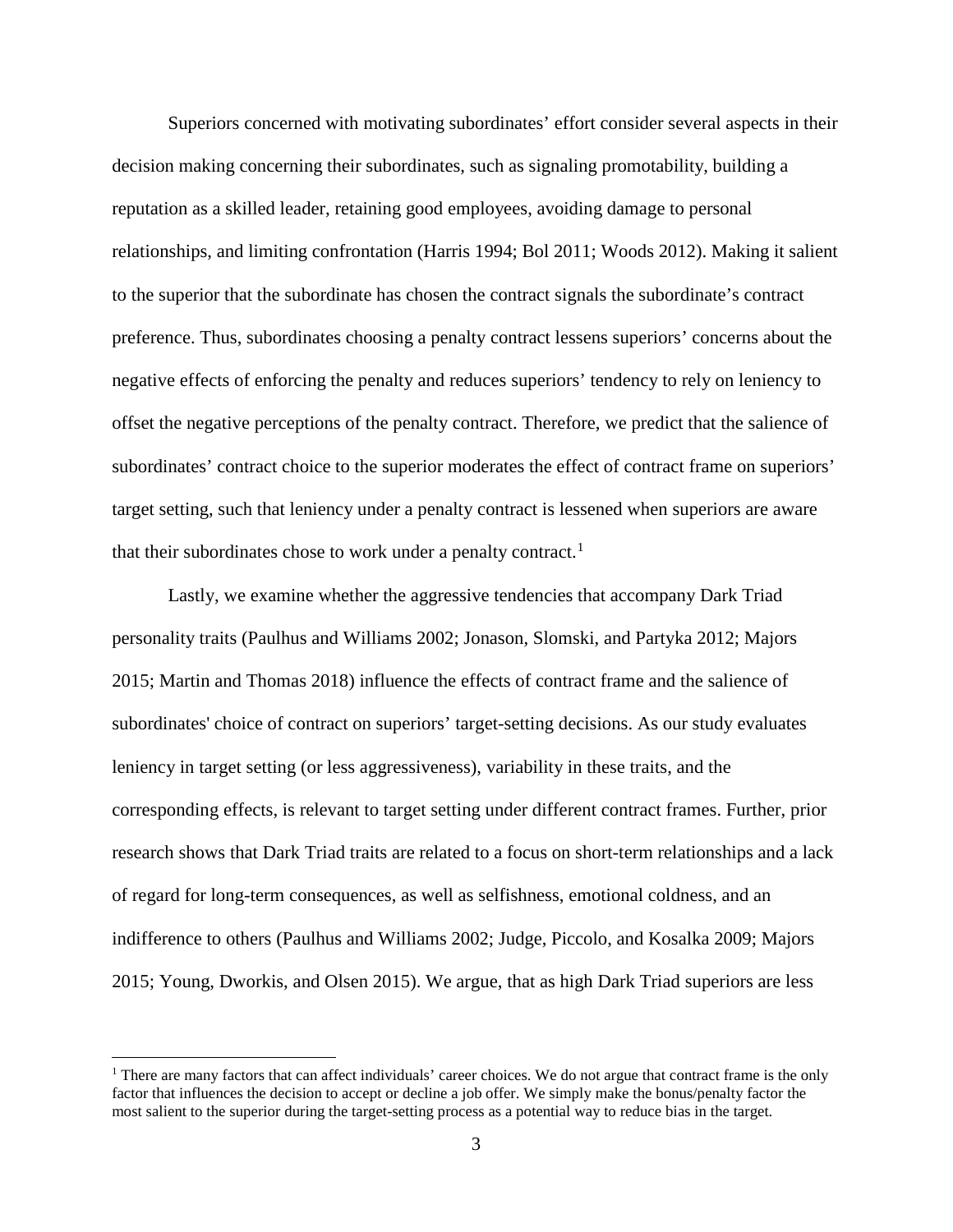empathetic to others and their circumstances compared to low Dark Triad superiors, high Dark Triad superiors will be less likely to consider how contract frame and choice affect their subordinates and less likely to feel the need to mitigate any negative perceptions of penalty contracts for their subordinates. Thus, we predict that subordinates' contract frame and choice will have less of an effect on the targets set by high Dark Triad superiors compared to low Dark Triad superiors.

We test our hypotheses using a 2 (Bonus/Penalty) x 2 (Choice/No Choice) betweenparticipants experimental design with measured personality traits administered via Qualtrics. Our participants are business school alumni who have considerable experience in supervisory roles and target setting. In the experiment, participants act as superiors tasked with setting a target for a subordinate. The subordinate is subject to either a bonus or penalty contract, which are economically equivalent, and a portion of the participants are made aware that their subordinate chose to work at the current company under the given contract frame (either bonus or penalty) instead of a different company with the opposing contract frame.

We find that superiors set more lenient targets when their subordinates operate under a penalty contract as compared to a bonus contract. However, this leniency bias is mitigated if superiors are aware that subordinates chose their type of contract, such that targets are similar between bonus and penalty contracts. Lastly, we find that the Dark Triad traits significantly influence the interactive effect of subordinate contract frame and choice on superiors' targetsetting. In line with our main findings, low Dark Triad superiors set more lenient targets under penalty contracts compared to bonus contracts when their subordinates' choice of contract is not salient, but set similar targets between penalty and bonus contracts when their subordinates'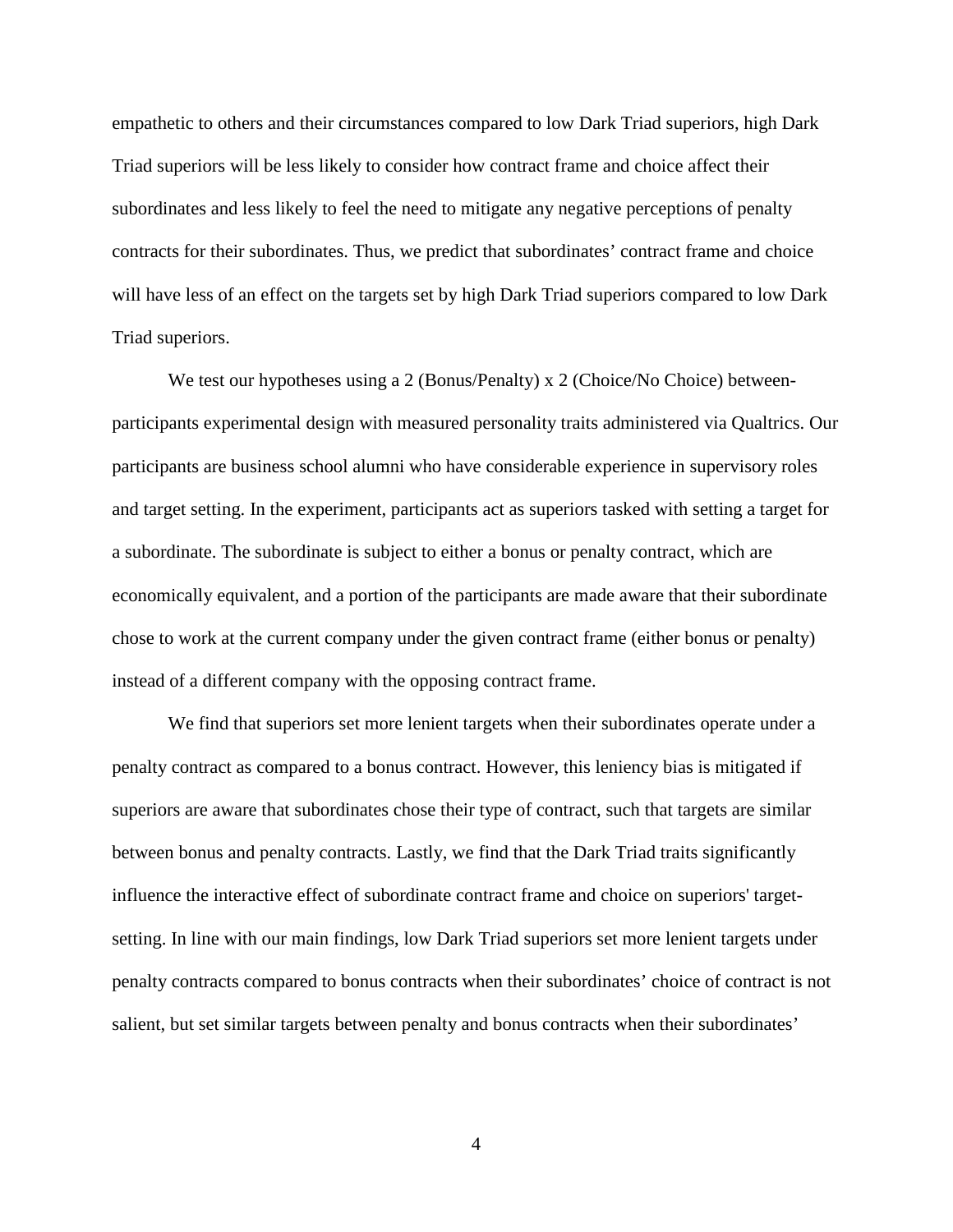choice of contract is salient. Conversely, subordinate contract frame and choice do not affect the targets set by high Dark Triad superiors.

We contribute to the accounting literature in three ways. First, we extend prior literature on contract frame and target setting by demonstrating that subordinates' contract frame affects the targets superiors set for their subordinates. We find that superiors empathize with their subordinates facing a penalty contract by setting lower targets compared to a bonus contract, which lowers the probability that the subordinates will be subject to the penalty. Thus, we document that subordinate contract frame is an additional factor that influences target-setting decisions. Showing that penalty contracts lead to leniency in targets, provides a potential reason for the paucity of penalty contracts for subordinate performance in practice.

Second, we introduce a mechanism to reduce target-setting leniency bias under penalty contracts. We show that when subordinates' contract choice is made salient to superiors, superiors are no longer lenient in their target setting under a penalty contract compared to a bonus contract. Specifically, we find that targets are similar between bonus and penalty contracts when the superior is aware that the subordinate self-selected into their contract. This finding suggests that reminding superiors that subordinates chose to work under the given contract could mitigate the tendency to set lower targets under penalty contracts and, potentially, make penalty contracts more acceptable in practice.

Third, we add to the understanding of how individual characteristics, specifically the Dark Triad personality traits, influence reactions to compensation design. Individuals high in Dark Triad traits are generally less empathetic to others, and thus, high Dark Triad superiors are less likely to attempt to mitigate the negative effects of penalty contracts for their subordinates. We show that subordinates' contract frame and choice influence low Dark Triad superiors, such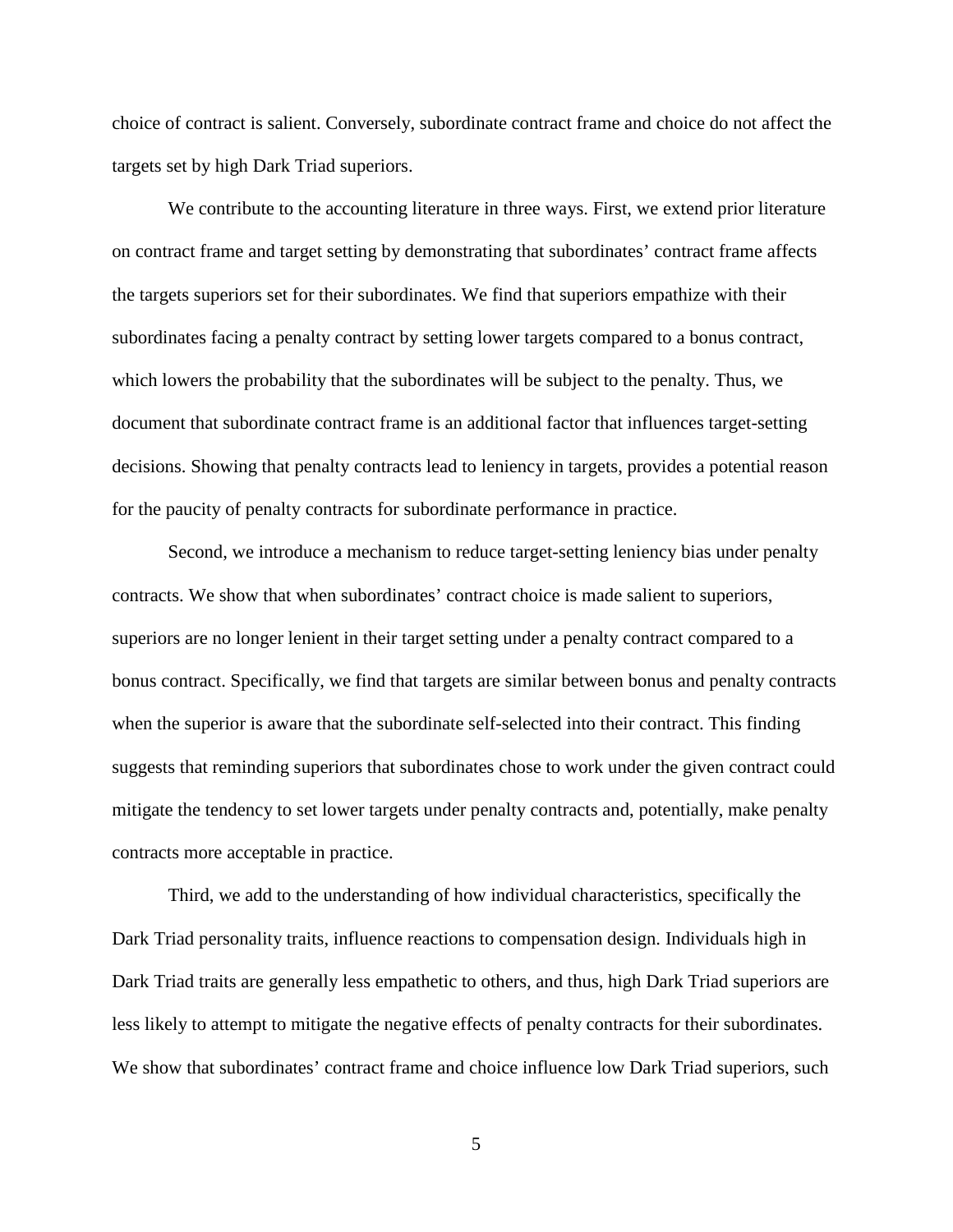that they set more lenient targets under a penalty contract when their subordinates' choice of contracts is not salient, but set similar targets between penalty and bonus contracts when subordinates' choice of contract is salient. As hypothesized, however, these factors do not influence the targets set by high Dark Triad superiors.

The remainder of the paper is organized as follows: Section II reviews prior literature and develops the hypotheses, section III explains the experimental design, section IV discusses the results, and section V concludes.

#### **II. LITERATURE REVIEW AND HYPOTHESIS DEVELOPMENT**

Penalty contracts motivate subordinates to exert greater effort than do bonus contracts (Luft 1994, Hannan et al. 2005; Church et al. 2008; Hossain and List 2012), but, despite this benefit, they are uncommon in practice. Prior research focuses almost exclusively on *subordinates'* reactions to penalty contracts to evaluate the disconnect between the positive effect that penalty contracts have on subordinate effort and the lack of these contracts for subordinate performance in practice (Luft 1994; Hannan et al. 2005; Church et al. 2008; Christ et al. 2012; Hossain and List 2012). There is limited research as to how *superiors* react to their subordinates' contract frame, and whether superiors' behavior might contribute to the paucity of penalty contracts for subordinate performance. This study addresses this paucity by examining how subordinates' contract frame affects superiors' target-setting decisions for their subordinates, and whether a penalty contract increases superiors' leniency in target setting. Increased leniency provides an explanation for the lack of subordinate-performance penalty contracts within organizations, as leniency can adversely affect overall firm performance through lower subordinate motivation and less efficient planning, resource allocation, and other activities that rely on targets as inputs (Moers 2005; Bol 2008, 2011; Nair 2017).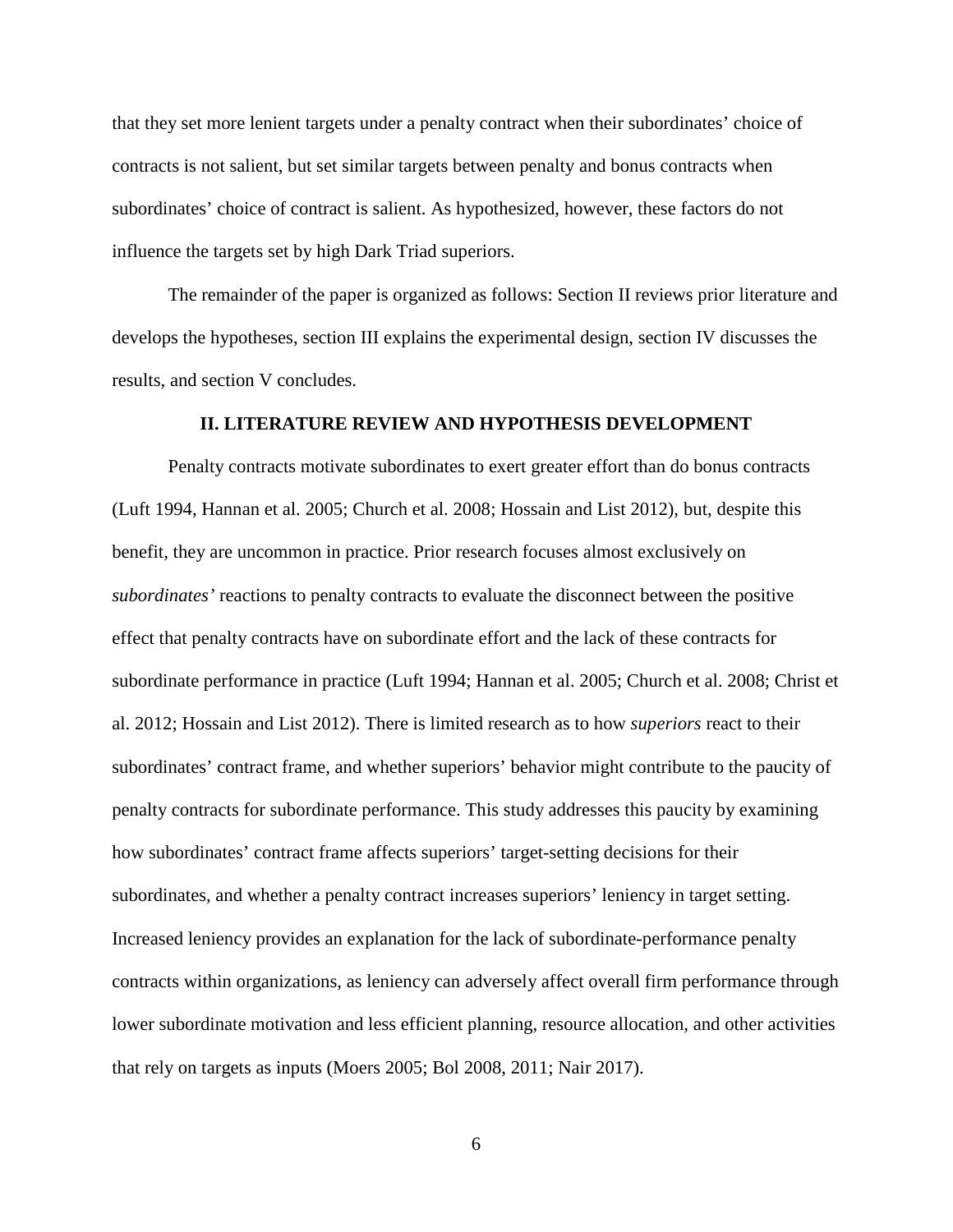#### *Contract Frame: Bonus vs. Penalty Contracts*

Classical economic models do not differentiate between bonus and penalty framing, given that the total expected pay is the same, as these models assume that framing will not influence behavior (e.g., Baker, Jensen, and Murphy 1988). However, framing has been shown to have widespread effects on decision-making (Kahneman and Tversky 1984; Levin, Schneider, and Gaeth 1998; Cornelissen and Werner 2014). In evaluating contract frame, prior research provides insight into why effort is higher under penalty contracts compared to bonus contracts and identifies three reasons why individuals prefer bonus contracts over penalty contract.

First, individuals prefer bonus contracts over penalty contracts as penalty contracts present possible losses. Individuals are generally loss averse, experiencing greater disutility from a loss than utility from a gain of equal magnitude (Kahneman and Tversky 1979). Loss aversion implies that compensation that includes a potential bonus will be perceived as more valuable than compensation of economic equivalence that includes a potential penalty. Luft (1994) and Hannan et al. (2005) argue that loss aversion is the primary explanation for higher effort observed in penalty contracts. The loss aversion associated with penalty contracts leads subordinates to exert greater effort under penalty compared to bonus contracts, as losses loom larger than gains (Luft 1994, Hannan et al. 2005; Church et al. 2008; Hossain and List 2012). Thus, prior research shows that, even though individuals prefer bonus to penalty contracts, they exert greater effort under penalty contracts due to loss aversion. The increased effort under a penalty contract leads to a conundrum, in that firms would benefit from the increased effort, but these contracts are quite limited for subordinate performance in practice.

Second, a contract framed in terms of a bonus leads to higher non-monetary utility compared to an identical contract framed in terms of a penalty (Luft 1994). A bonus has a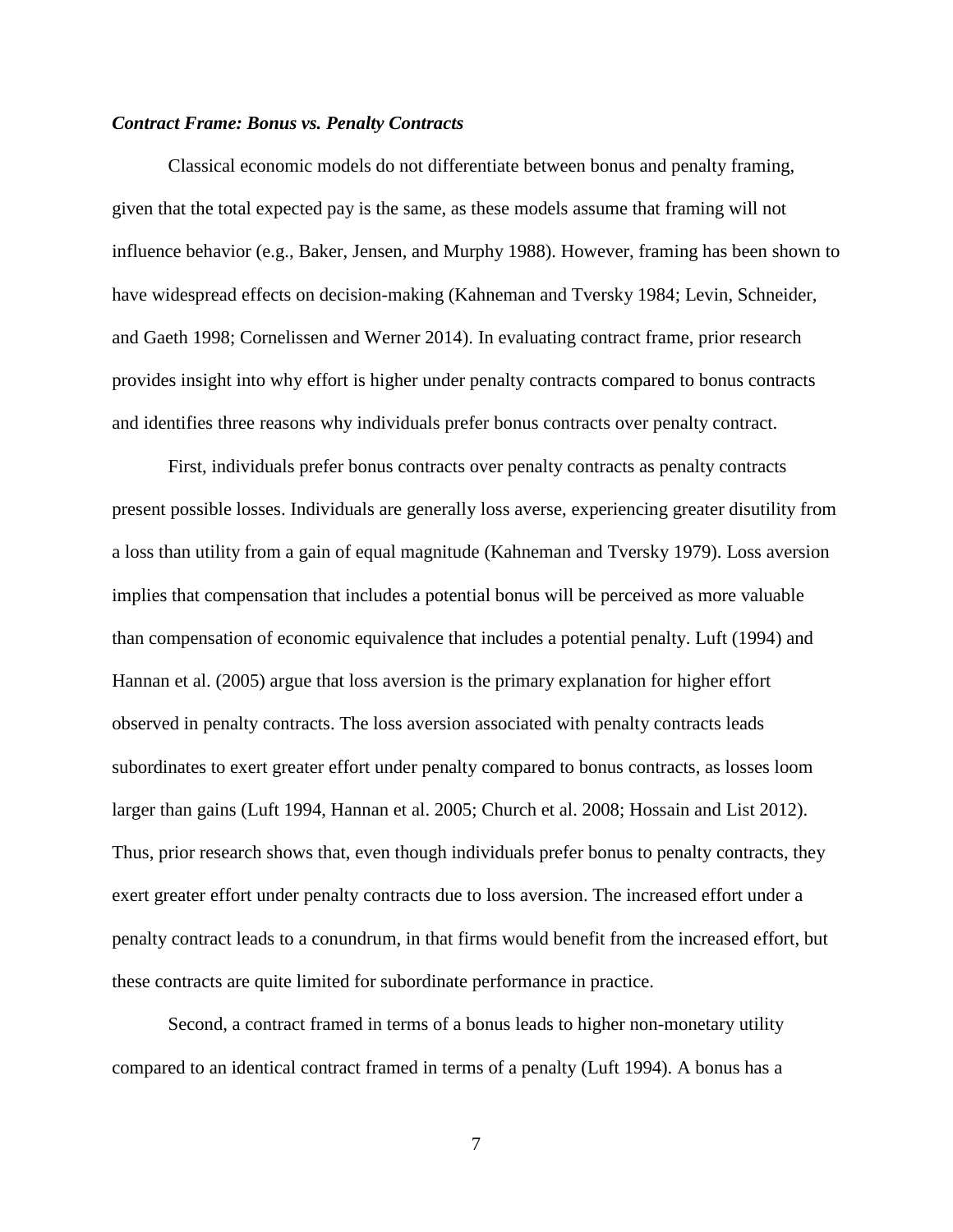positive connotation of achievement, approval, and reward, providing positive non-monetary utility when earned, but avoiding a penalty does not induce the same positive effect. Conversely, being subject to a penalty feels condemning, leading to disutility, while failing to earn a bonus has less of a negative connotation. Thus, individuals can derive non-monetary positive utility from bonus contracts and negative non-monetary utility from a penalty contract.

Third, contract frame affects perceptions of fairness and trust between superiors and subordinates (Christ et al. 2012). Building on prior studies examining the effects of contract frame on subordinate effort in a complete contract setting, Christ et al. (2012) study the mechanisms behind the effect of superiors' choice to implement a given contract on subordinate effort in an incomplete contract setting.<sup>[2](#page-8-0)</sup> An incomplete contract setting introduces superiors' discretion over bonus allocation or penalty adjustments, as some aspects of the superiorsubordinate relationship cannot be ex-ante incorporated into a contract. The authors argue that, in such settings, subordinates' trust in their superiors is an important consideration in subordinates' decisions to exert effort, with greater trust leading to more effort. Their findings indicate that the implementation of a bonus contract leads to greater trust, whereas the implementation of a penalty contract prompts distrust. Thus, prior research documents a strong subordinate preference for bonus contracts due to loss aversion, non-monetary utility, and trust effects.

We posit there are two reasons why subordinates' contract frame influences superiors' leniency towards their subordinates. First, as superiors have usually functioned as subordinates and are subject to similar concerns about their own compensation, they likely have a more favorable disposition toward bonus contracts due to the associated non-monetary benefits and a

<span id="page-8-0"></span><sup>&</sup>lt;sup>2</sup> Christ et al. (2012) examine the effect of the superior's choice to implement a certain contract, whereas, we evaluate the effect of an organizationally imposed contract for subordinates, in which the superior did not have a say.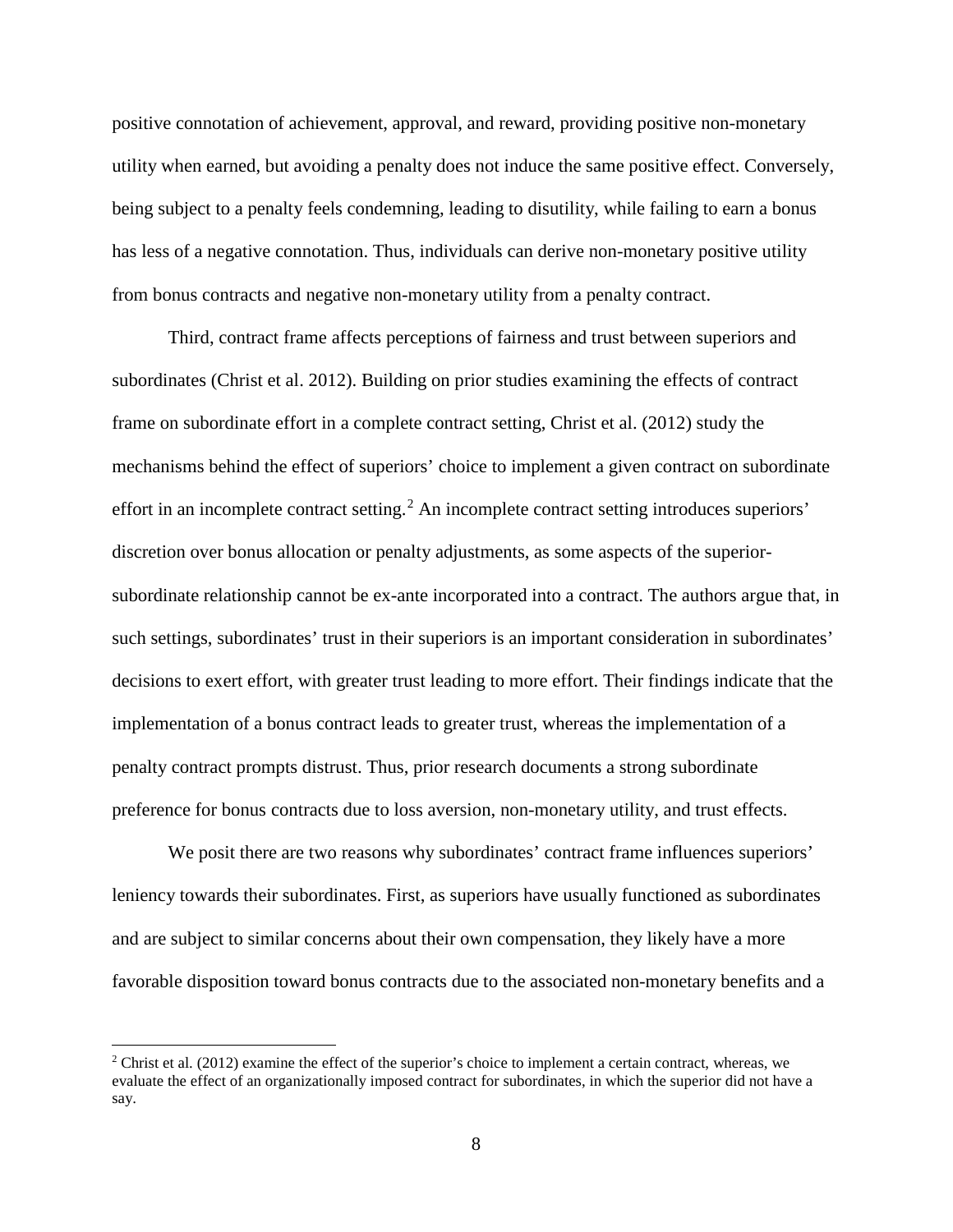more negative disposition toward penalty contracts due to loss aversion, the negative connotation of penalties, and perceptions of lower fairness and trust. Social Projection Theory and the false consensus effect maintain that individuals expect others to think and act similar to themselves and, thus, underestimate differences between their own and others' beliefs or preferences (Marks and Miller 1987; Krueger 1998, 2000; Luft et al. 2016). Hence, superiors can project their beliefs concerning contract preferences and any potential responses to contract frame upon their subordinates, thus assuming that their subordinates also prefer bonus contracts and experience disutility from penalty contracts. Superiors that have negative perceptions of penalty contracts and project these perceptions onto their subordinates can seek to mitigate these perceived negative effects through leniency in their decisions concerning their subordinates. This is consistent with prior research showing that superiors set lower targets for their subordinates to mitigate concerns about fairness (Bol et al. 2010).

Second, superiors consider several factors other than subordinate motivation in their compensation decisions, such as building a reputation as a skilled leader, retaining good employees, preventing damage to personal relationships, and avoiding confrontation (Harris 1994; Bol 2011; Woods 2012). Further, superiors have an incentive to preserve the trust environment and avoid actions that can be interpreted by subordinates as signals of mistrust (Christ et al. 2012). Thus, superiors can be reluctant to enforce a penalty, compared to provide a bonus, as the enforcement of a penalty is likely to lower trust and retention and increase confrontation costs and damage to personal relationships.

In our study, we examine superiors' leniency in their target-setting decisions. Targets communicate superiors' expectations and can affect resource allocation, organizational planning, risk-taking, financial reporting, and motivation (Merchant and Manzoni 1989; Sprinkle et al.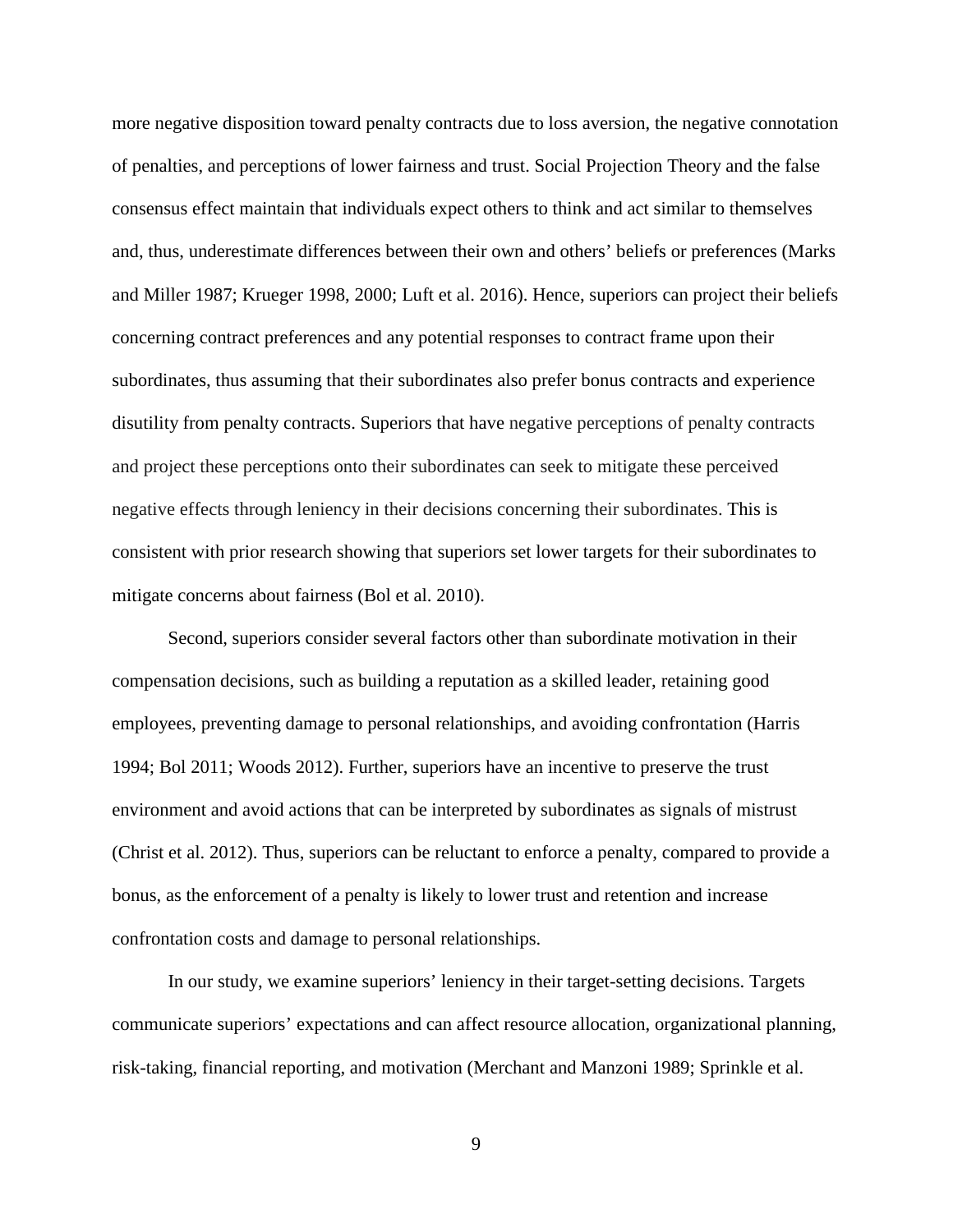2008; Bol et al. 2010; Chen et al. 2018). As such, target setting plays a vital role in the management control system and can significantly influence organizational success (Feichter et al. 2018). Any bias in the target-setting process reduces the accuracy of activities that rely on targets as inputs, such as organizational planning and resource allocation decisions.

Hence, we argue that superiors will be more lenient in target setting for subordinates under a penalty compared to a bonus contract to offset the negative connotation of such contracts and lower the likelihood of penalty enforcement. This leniency can manifest in the target-setting process through setting lower targets ex-ante for subordinates under a penalty contract to increase the likelihood of achieving the targets and, thus, reduce the effect of disutility from this contract frame. We formalize the predicted effect in the following hypothesis:

**H1**: Superiors will set lower targets for subordinates working under a penalty contract than they will for subordinates working under a bonus contract.

#### *Salience of Subordinate's Contract Choice*

Having a choice increases intrinsic motivation and performance, and individuals value being able to choose their own courses of action (Langer and Rodin 1976; Iyengar and Lepper 1999; Botti and Iyengar 2004). For example, individuals are willing to pay more for an insurance policy when they have a choice of policies than they are for the same insurance policy when they have no choice of policies (Szrek and Baron 2007). This finding indicates that individuals are willing to give up some of their resources to acquire a choice regardless of the available options. In line with this view, Gonzalez et al. (2017) show that subordinates who chose to accept either a penalty or bonus contract show no difference in effort between contracts, demonstrating that choice can potentially reduce (or nullify) the effect of contract frame on subordinates' effort.

Prior research in accounting and behavioral economics demonstrates that individuals consider and react to the choices made by counterparties (Rabin 1993; Kagel, Kim, and Moser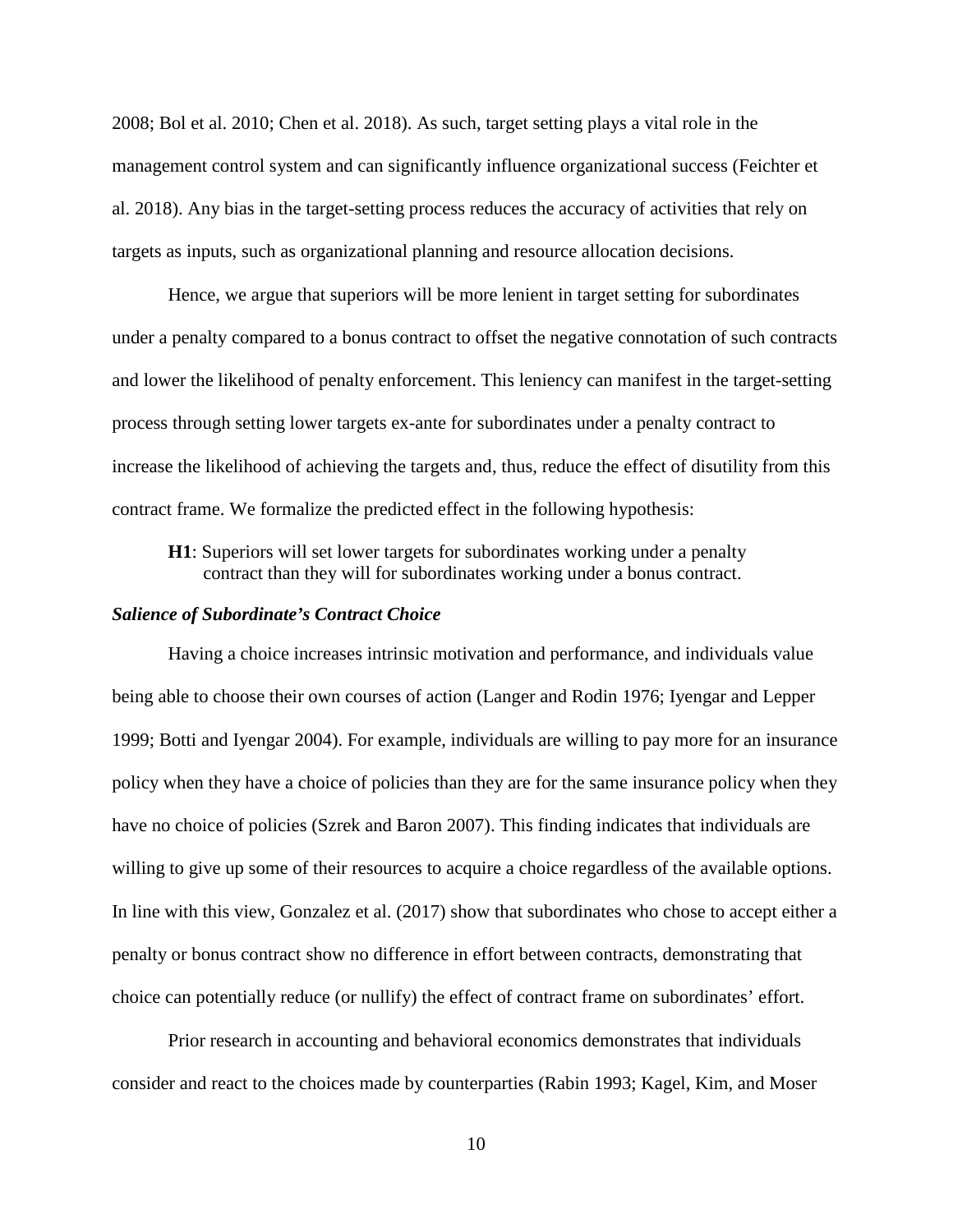1996). More specifically, observing the choice of others increases the perceived value and utility of the chosen alternative to the observer (Chung et al. 2015). Thus, when subordinates' choice to work under a bonus or penalty contract is salient to the superiors, they can take the subordinates' choice as an indication of the value and utility of the contract to the subordinate. If superiors project their own preferences for a bonus contract onto the subordinate, they assume that subordinates value a bonus contract more than a penalty contract. Discovering that the subordinate chose a bonus contract confirms this assumption and, thus, has little incremental effect on superiors' perceptions of the value of bonus and penalty contracts. In contrast, discovering that the subordinate chose a penalty contract contradicts this assumption, indicating that the subordinate values a penalty contract more than a bonus contract.

Additionally, highlighting the subordinates' choice to the superiors would make superiors less likely to project their beliefs concerning contract frame onto their subordinates, as subordinates' choice of contracts reveals their preference for the chosen contract. Individuals tend to assume that others share their preferences and beliefs (Marks and Miller 1987; Kanagaretnam et al. 2009; Luft et al. 2016), which magnifies social projection. Learning about differences between oneself and others, however, greatly diminishes social projection (Robbins and Krueger 2005). Subordinates' choice of penalty contract signals to superiors that subordinates value and experience positive utility from the penalty contract, eliminating superiors' need to mitigate the negative non-monetary effects potentially created by penalty contracts.

Therefore, we argue that the salience of the subordinates' choice of contract to superiors negates the leniency effect of contract frame by highlighting the chosen contract as more valuable to subordinates and as their preference. We expect this lack of leniency to manifest by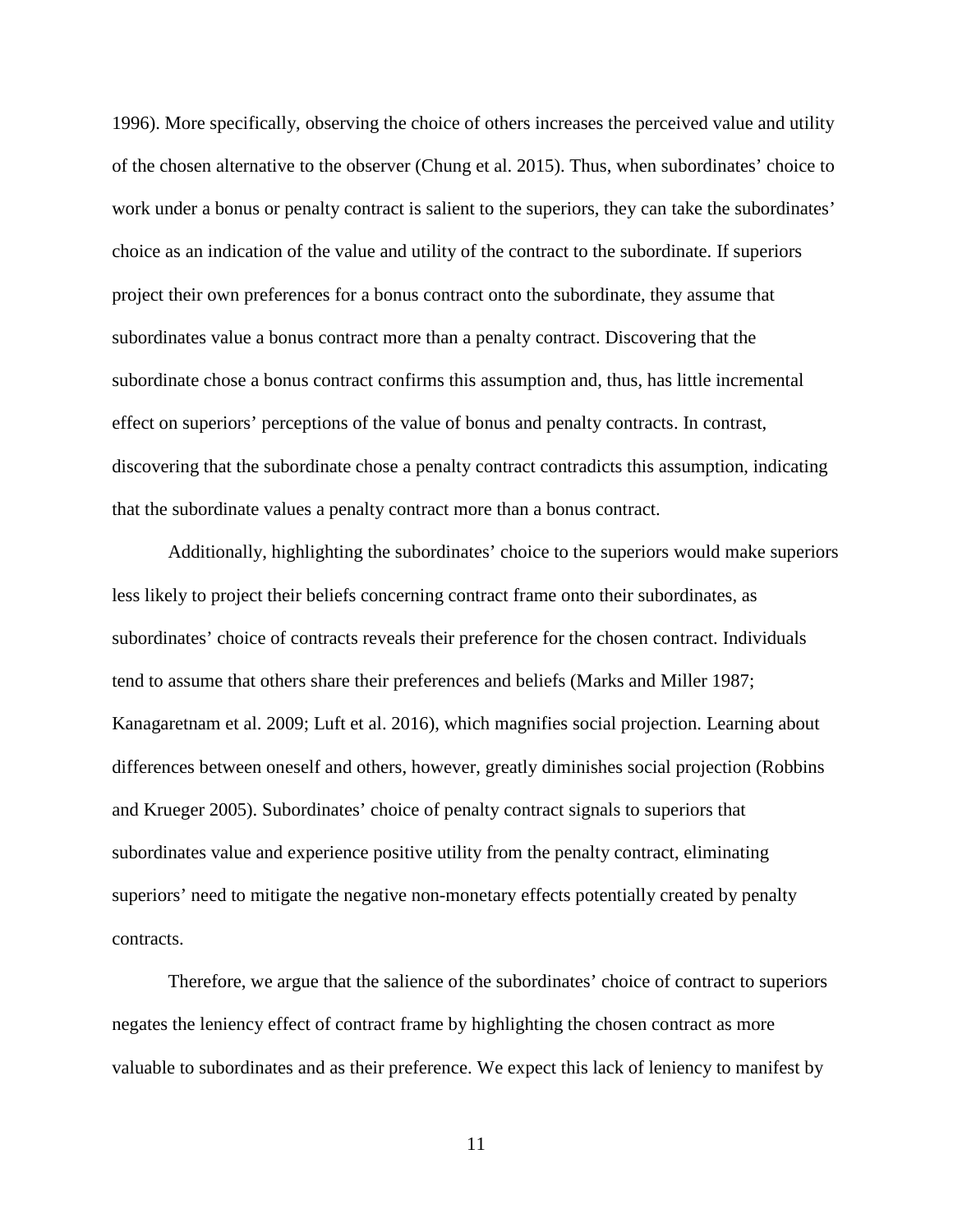superiors setting similar targets for subordinates who choose to work under a penalty contract as they do for those who choose to work under a bonus contract. We state the formal moderating hypothesis:

**H2**: Making subordinates' choice of contract salient to superiors will moderate the effect of contract frame on the targets set by superiors.

#### *Dark Triad Personality Traits*

We further analyze how superiors' Dark Triad personality traits influence the effects of subordinates' contract frame and choice on superiors' target setting. The Dark Triad personality traits of Machiavellianism, narcissism, and psychopathy are conceptually distinct but share a common core based on lack of empathy, interpersonal manipulation, and exploitation of others (Miller et al. 2010; Jones and Paulhus 2011; Jones and Figueredo 2013). Further, research has shown that these traits are relevant to decision-making, strategy, and the success of firm policies at varying levels throughout an organization (e.g., Chatterjee and Hambrick 2007; Wales, Patel, and Lumpkin 2013; Olsen, Dworkis, and Young 2014; Majors 2015). We focus on the Dark Triad traits for two main reasons. First, these traits are shown to relate to aggressive behaviors (Paulhus and Williams 2002; Jonason et al. 2012; Majors 2015; Martin and Thomas 2018), and, as we evaluate leniency (or less aggressive targets), individual variability in traits related to aggressiveness is particularly relevant to target setting under different contract frames. Second, prior research links these traits to risk-seeking behavior, a focus on short term relationships, lack of regard for long term consequences, selfishness, emotional coldness, and lack of empathy (Jonason and Tost 2010; Jonason, Luevano, and Adams 2012; Stead et al. 2012; Crysel, Crosier, and Webster 2013; Majors 2015). These aspects of the Dark Triad traits can lessen superiors'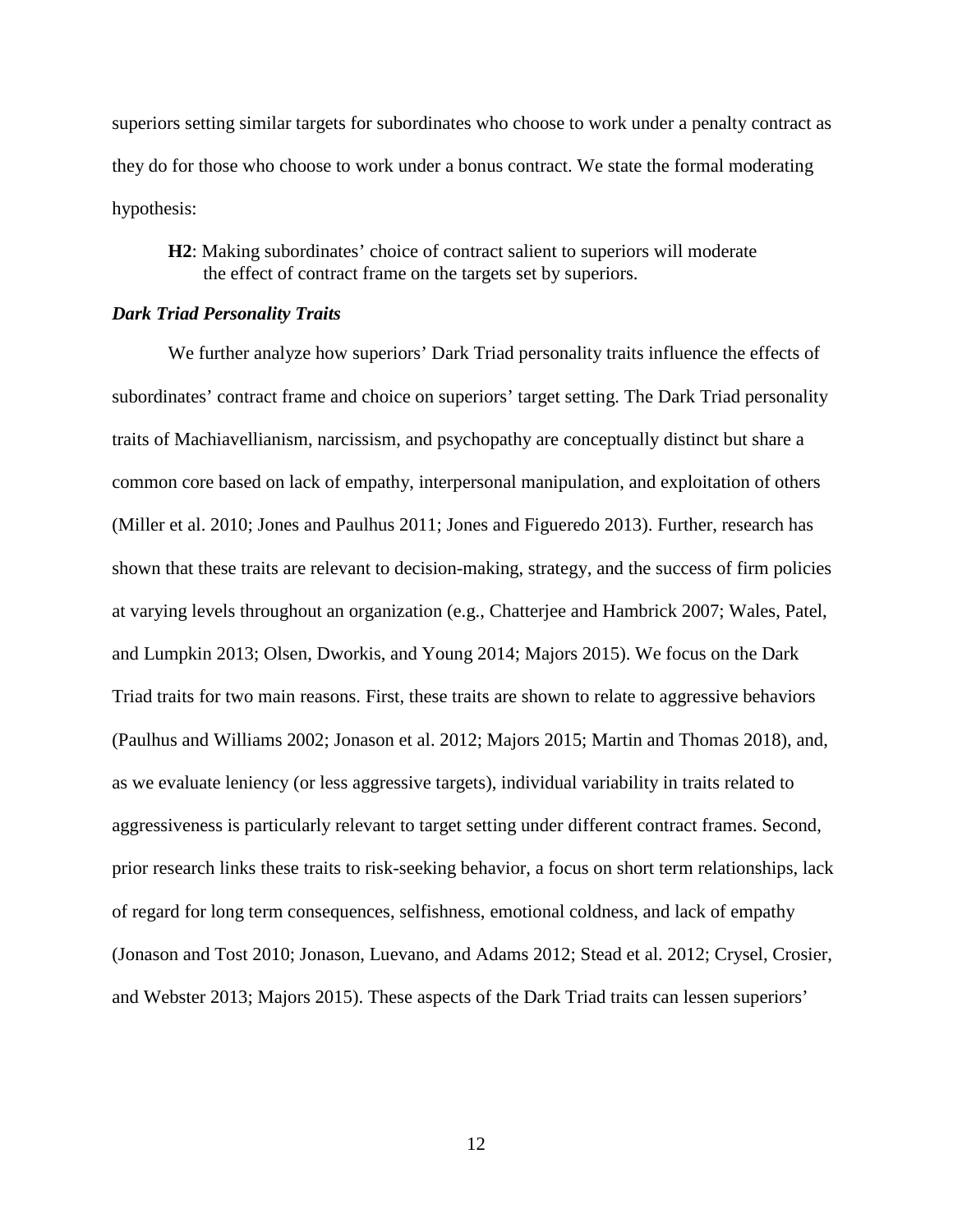concern about relevant relationship aspects, such as confrontation and trust, and reduce empathy toward subordinates and the consideration of the subordinates' perspective.

Our hypothesized effects of subordinate contract frame and choice on superiors' leniency in target setting depend on superiors projecting their preferences onto subordinates, empathizing with subordinates, and mitigating the perceived negative effects of contract frame by setting more lenient targets. The resulting leniency depends on superiors' ability to imagine and care about the perspective of their subordinates. High Dark Triad individuals, however, are selforiented and strive to reach their own goals without regard for others, which limits their ability to take the perspective of others (Jones and Paulhus 2010; Jonason et al. 2012; Lee et al. 2013; Giammarco and Vernon 2014; Grijalva et al. 2015). Further, these individuals can negatively view others as weak and emotional, which likely makes it difficult to take on and empathize with another's perspective (Christie and Geis 1970; Morf and Rhodewalt 1993; Jones and Paulhus 2010; Rauthmann and Will 2011; Rauthmann 2012; Black, Woodworth, and Porter 2014).

This general lack of empathy can interfere with high Dark Triad individuals' ability to recognize and care about another's internal state (Wai and Tiliopoulos 2012; Brook and Kosson 2013; Jonason and Krause 2013; Black et al. 2014; Giammarco and Vernon 2014). Hence, we argue that high Dark Triad superiors' will be less likely to consider the impact of subordinates' contract frame and choice on the subordinates' behavior and perceptions of fairness and trust compared to low Dark Triad superiors. In turn, high Dark Triad superiors will not feel the need to mitigate the negative connotation of a penalty contract and will, thus, be less lenient in their targets for subordinates that face a penalty contract. Accordingly, we predict that subordinates' contract frame and choice will have less of an effect on high Dark Triad superiors' target setting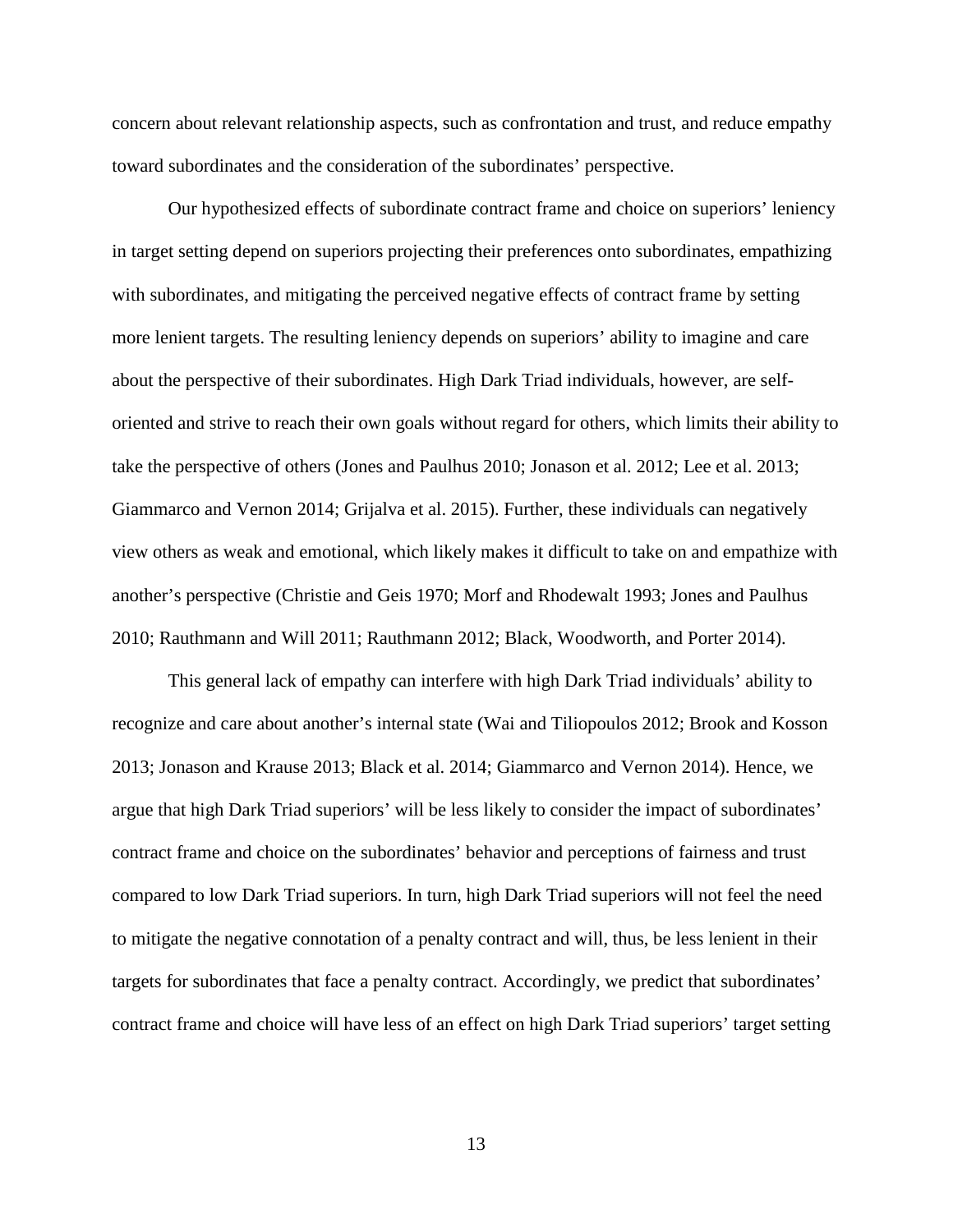compared to low Dark Triad superiors. The above discission leads us to hypothesize the following interaction:

**H3:** Dark Triad traits will moderate the combined effect of contract frame and choice on superiors' target-setting, with less of an effect on high Dark Triad superiors compared to low Dark Triad superiors.

#### **III. RESEARCH DESIGN**

#### *Participants*

Participants are 325 business school alumni recruited from the alumni database of a large Midwestern business school. The participants are 63% male and are, on average, 50 years old. The sample of participants also has considerable organizational experience with 25 years of work experience, which includes 16 years of supervisory and 11 years of target-setting experience, on average.

We solicit responses from a random sample of 7,000 alumni. A total of 660 participants started the survey, and of these, 405 completed the survey in its entirety.[3](#page-14-0) To ensure that observations are analyzed from participants who provided sufficient focus to the experiment and understood our manipulations, some observations are removed before arriving at the final sample. First, we remove 67 participants who failed either of the two manipulation check questions.<sup>[4](#page-14-1)</sup> Second, we remove 11 participants who spent more than 10 minutes on the target-setting screen, which indicates these participants were distracted at the critical point of the survey, as 95% of all respondents spent less than five minutes on this screen. Finally, we remove two participants who entered an extreme growth target of over 70%. These two participants might have mistyped the growth target or

<span id="page-14-0"></span><sup>&</sup>lt;sup>3</sup> There are no significant differences in dropout rate between conditions ( $ps > 0.14$ ).

<span id="page-14-1"></span><sup>4</sup> The manipulation check questions ask, "Your line manager receives a bonus (is subject to a penalty) if he/she meets (does not meet) the target that you set" and "You were informed that the line manager chose to work for [this company] rather than another company with a different compensation plan" with answer choices as "Yes" or "No".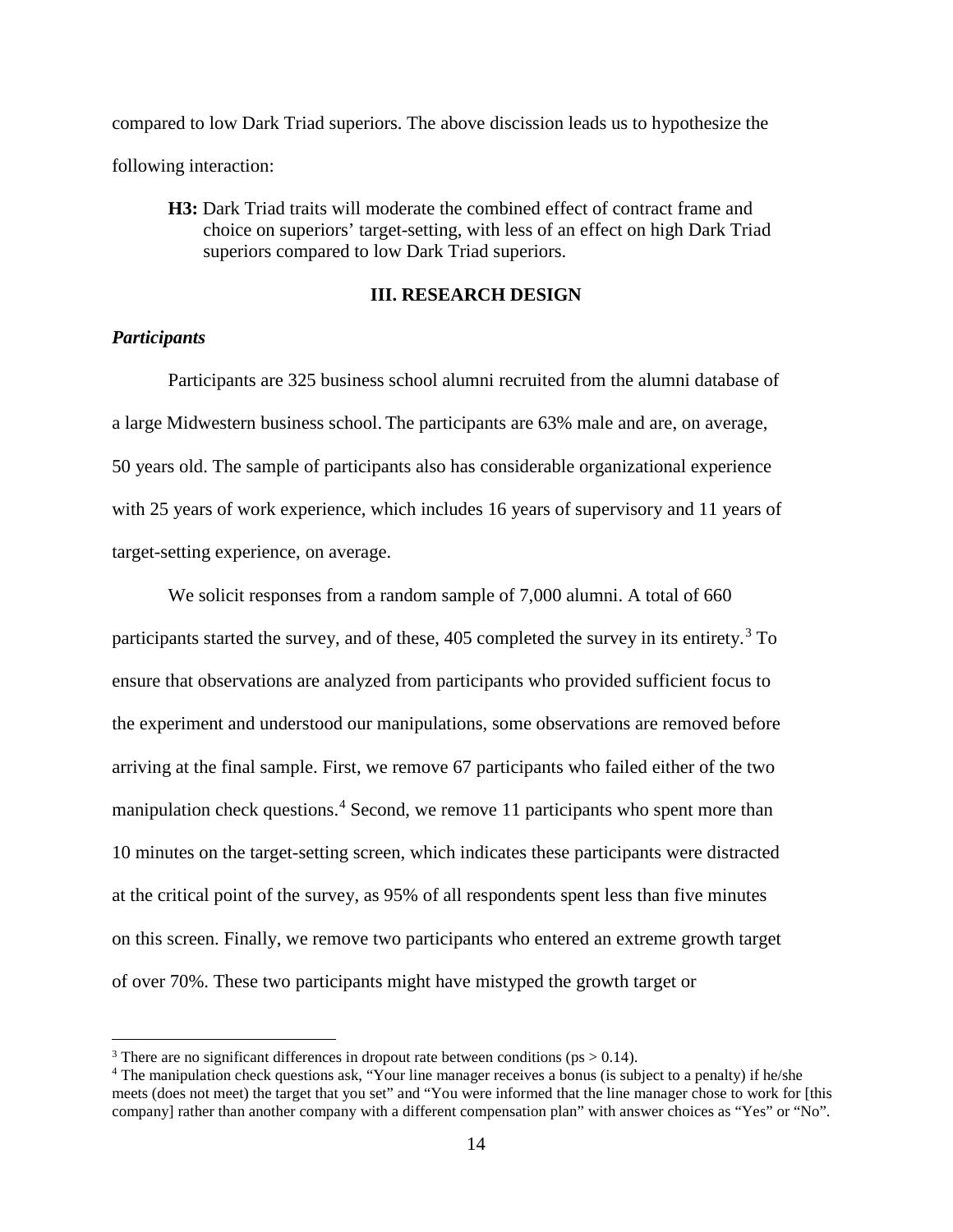misunderstood the instructions, as the growth goal for the organization is 8%, and the average growth target set is 6.87%. Thus, our final sample consists of 325 participants.

### *Tasks and Procedure*

We use a 2 (Bonus/Penalty Contract) x 2 (Choice/No Choice) between-participant experimental design, with measured personality traits, adapted from Martin and Thomas (2018). We administer the study via a Qualtrics link emailed to potential participants. Participants assume the role of the division manager for the swimwear division of a firm that specializes in producing and selling designer clothing at a lower cost. Their primary task is to set the annual target for one of their line managers (subordinate). Participants are informed that they are responsible for division profit growth and that their compensation is dependent on whether the company achieves its profit growth target. The company's goal is to grow profit by 8%, which is a significant jump from the 4% growth in the previous year. Their division is responsible for the production, marketing, and pricing strategy for swimwear, which makes up 30% of the company's sales dollars and 35% of the profit dollars.

Participants read that their subordinate's compensation is comprised of a fixed salary and either a potential bonus or penalty, randomly assigned. The subordinate's total compensation is described as either a salary of 500 Tilas and a potential bonus of 50 Tilas, or a salary of 550 Tilas and a potential penalty of 50 Tilas (keeping the contracts economically equivalent). The bonus is earned (not earned) if the subordinate beats (misses) the target that the participant sets, while the penalty applies (does not apply) if the subordinate misses (beats) the target that the participant sets.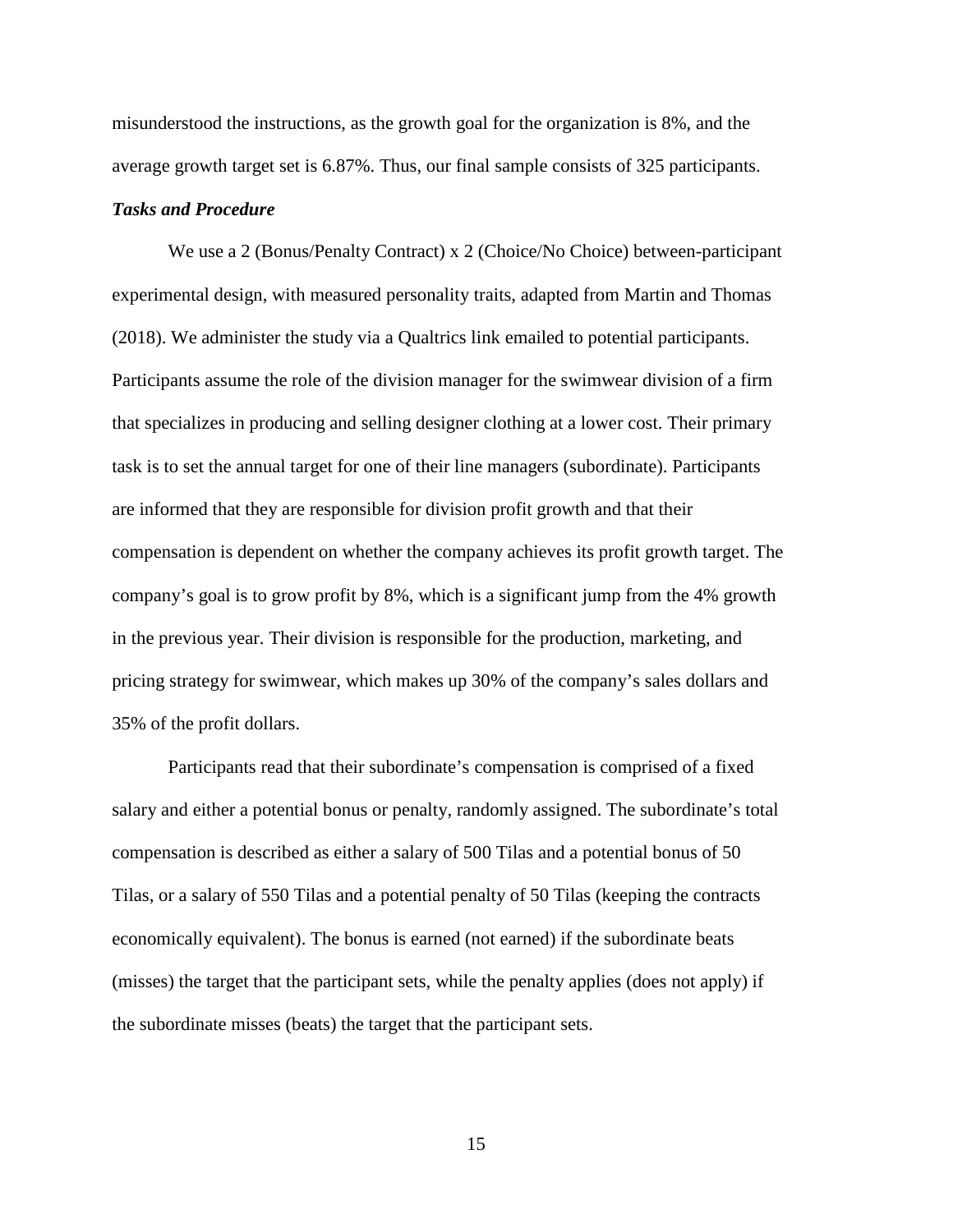We manipulate the salience of the subordinate's choice of contract by informing half of the participants that the subordinate chose to work for the company under the bonus (penalty) contract rather than to work for another company with a penalty (bonus) contract, while the remaining participants do not receive this information. This manipulation is akin to that used in Gonzalez et al. (2017), in which the authors evaluate how contract choice affects subordinates' effort. In the study, 'firms' offered jobs with either an economically equivalent bonus or penalty contract and workers had the opportunity to select a job, and several workers were able to choose between jobs with different contract frames. In our study, we make this choice between firms with different contract frames salient to the superior.

Participants are then provided with information about the subordinate's responsibilities and told that the subordinate achieved profit growth of 5% in the previous year. All participants receive further information about the subordinate's and the subordinate's peers' past performance over the last four years, the economic forecast, the industry forecast, and the forecast for swimwear (shown in Appendix A). [5](#page-16-0) Participants are then asked to set the annual profit growth target in percentage form for their subordinate. They complete the experiment by answering manipulation check and postexperimental questions, and are then provided with an opportunity to enter into a gift card drawing.

At the end of the instrument, participants are informed that they will receive a link to a second survey within two weeks. This follow-up survey focused on personality

<span id="page-16-0"></span> <sup>5</sup> This additional information was selected based on past findings that these types of information are important in determining performance measures and setting targets (Lambert 2001; Murphy 2000; Gong, Li, and Shin 2011; Holzhacker, Mahlendorf, and Matejka 2013).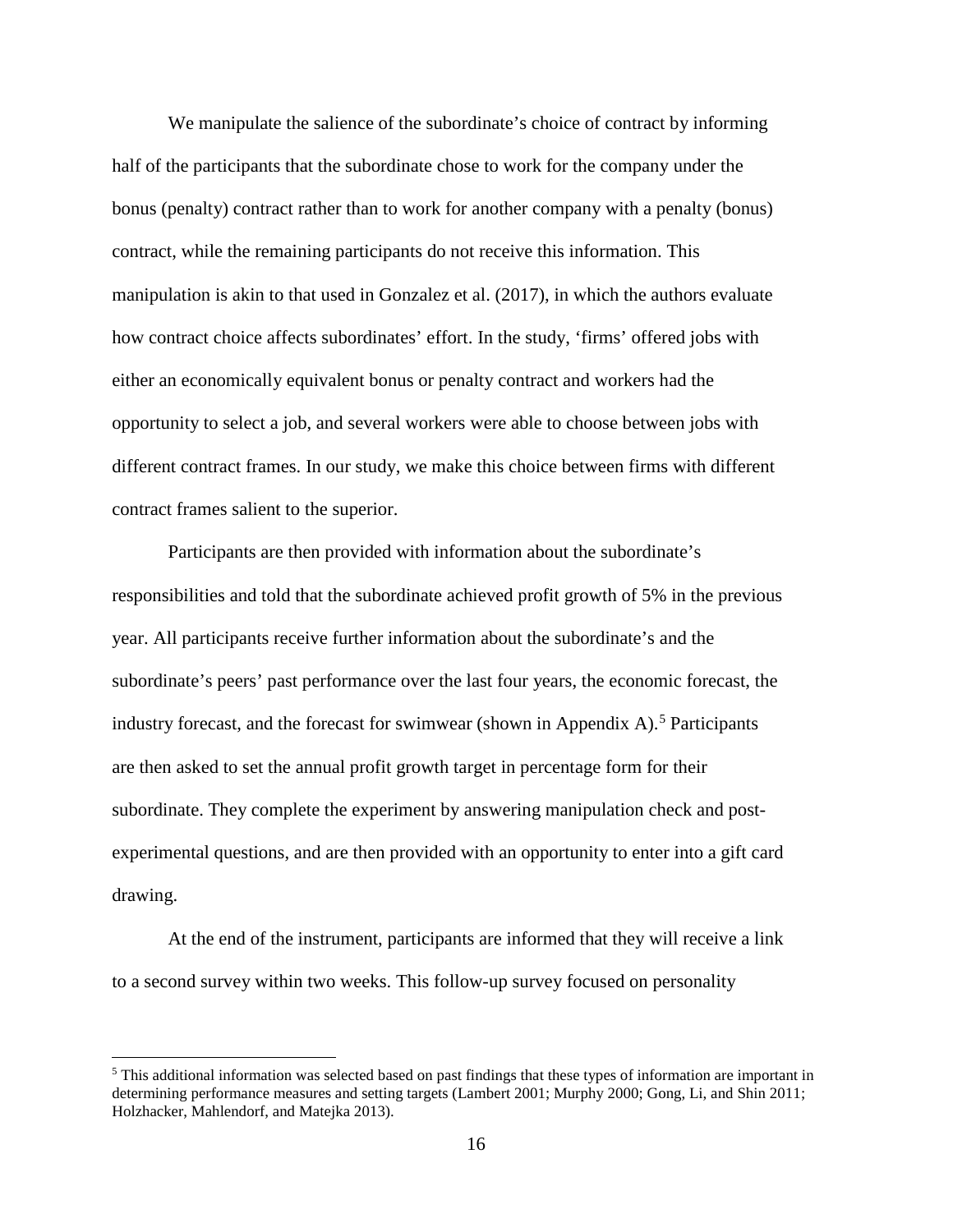characteristics and was sent about a week after the initial survey was complete.<sup>[6](#page-17-0)</sup> After completing this follow-up survey, participants are provided another opportunity to enter to win a gift card.

#### *Variable Measurement*

Our primary dependent variable is the leniency of the target, captured directly by the level of the target that participants set (*Target*). Our independent variables are *ContractFrame,* a dummy variable for whether the subordinate is subject to a potential bonus (coded as 0) or potential penalty (coded as 1), and *Choice,* a dummy variable for whether it is salient that the subordinate had a choice of companies with differing contracts to work for or not. We measure participants' level of Dark Triad traits using the Short Dark Triad Scale (SD3, shown in Appendix B).<sup>[7](#page-17-1)</sup> The responses are cumulated, and a median-split is used to identify participants as high or low Dark Triad *(DarkTriad*).

#### **IV. RESULTS**

#### *Effect of Contract Frame (H1)*

We first examine the effect of *ContractFrame* on the targets set by superiors to evaluate whether superiors are more lenient when their subordinates work under a penalty contract compared to a bonus contract (H1), with descriptive statistics shown in Table 1, Panel A. We find that, when subordinate choice is not made salient, superiors set more lenient targets for subordinates under a penalty contract  $(6.58\%)$  compared to a bonus contract  $(7.08\%)$  ( $p = 0.02$ ,

<span id="page-17-1"></span><span id="page-17-0"></span> <sup>6</sup> We included several personality questionnaires in the follow-up survey to reduce hypothesis guessing and randomized the order in which participants answered the questionnaires. The experimental task and personality questionnaires were sent at different times to remove potential confounding effects from completing them at the same time. A week delay was used to provide sufficient time to remove effects from the experiment on responses to the personality questionnaires. This time delay when collecting personality characteristics with an experimental task is in line with prior studies (e.g., Holderness, Olsen, and Thornock 2016, 2017; Martin and Thomas 2018). <sup>7</sup> This short questionnaire is strongly correlated with the full instrument and is shown to have high internal consistency for each individual trait and an acceptable factor structure (Jones and Paulhus 2014).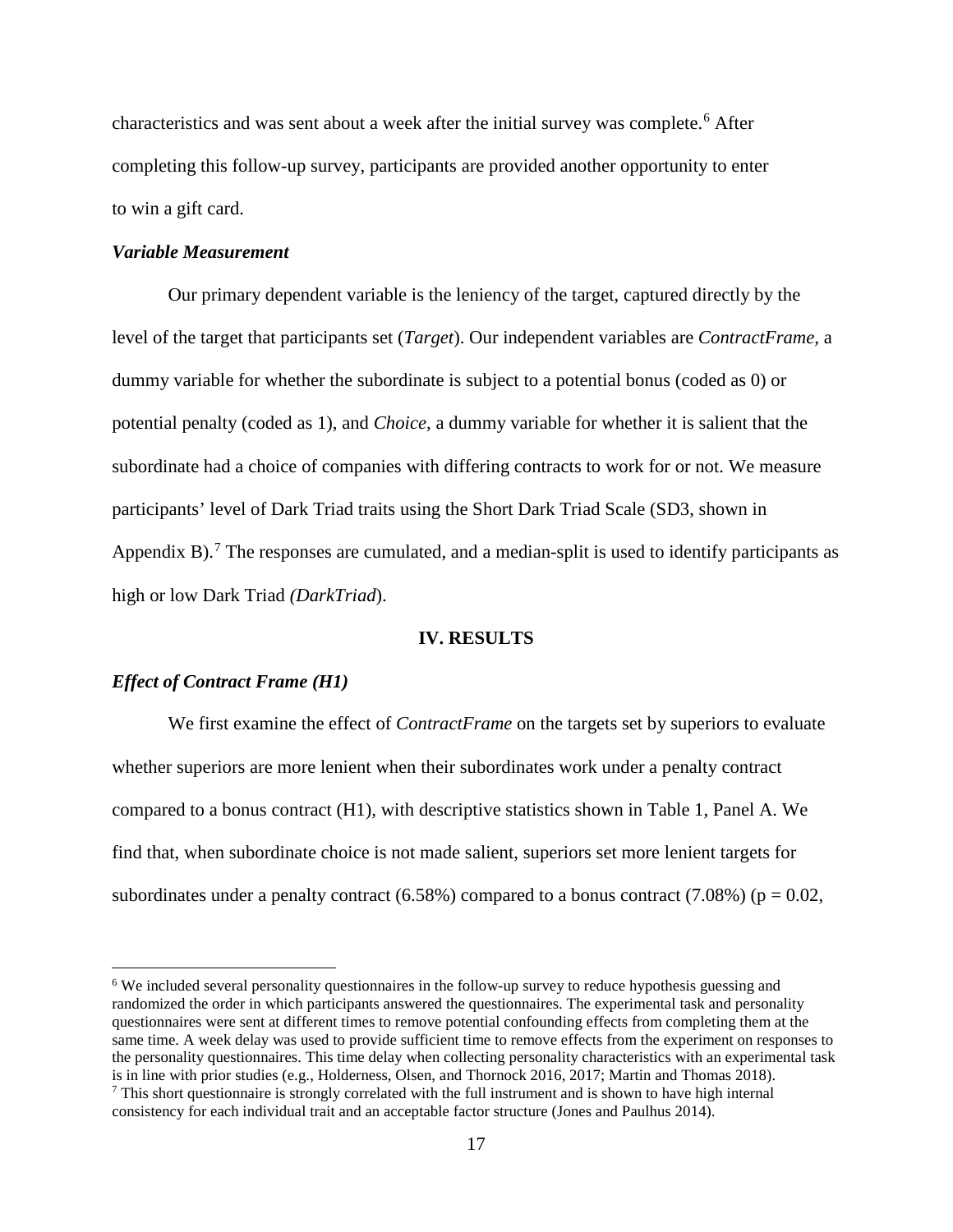one-tailed). Gender can play a role in aggressiveness, such that males and females vary in their aggressive tendencies (e.g., Björkqvist 1994), and thus, we also test the effect of *ContractFrame* on *Target* with *Gender* as a covariate (untabulated). In this model, *Gender* is significant (p = 0.03, two-tailed) and *ContractFrame* remains significant (p = 0.01, one-tailed), again in support of H1. Participants are also asked the following post experimental question using a 5-point Likert scale: "I intentionally set a difficult target to drive higher employee performance." The findings further support our hypothesis that superiors are more lenient under a penalty contract (Bonus/No Choice  $= 3.63$  > Penalty/No Choice  $= 3.25$ ;  $p = 0.02$ , one-tailed). Hence, the evidence provides support that the type of contract that subordinates operate under influences superiors' target-setting decisions concerning their subordinates, such that superiors set more lenient targets for subordinates under a penalty contract compared to a bonus contract.

#### *Effect of Contract Choice Salience (H2)*

We predict in H2 that the salience of subordinates' contract choice to superiors will moderate the effect of contract frame on target setting, such that the difference in target levels set by superiors between bonus and penalty contracts will be mitigated when the subordinates' choice is salient to superiors. Figure 1 illustrates that our results are consistent with the predicted interaction. To test this prediction, we run a general linear model with *Target* as the dependent variable and *ContractFrame* and *Choice* as the independent variables. As we show that *Gender*  significantly affects *Target*, we include this variable in the model as a covariate. Table 1, Panel B shows that *ContractFrame* still has a direct effect on *Target* (p = 0.01, one-tailed), but that this effect is significantly moderated by *Choice* ( $p = 0.03$ , one-tailed), supporting H2.<sup>[8](#page-18-0)</sup> As noted, there is a significant difference in the target level set by superiors between penalty and bonus

<span id="page-18-0"></span> <sup>8</sup> There is no qualitative difference in inferences when *Gender* is excluded from the model.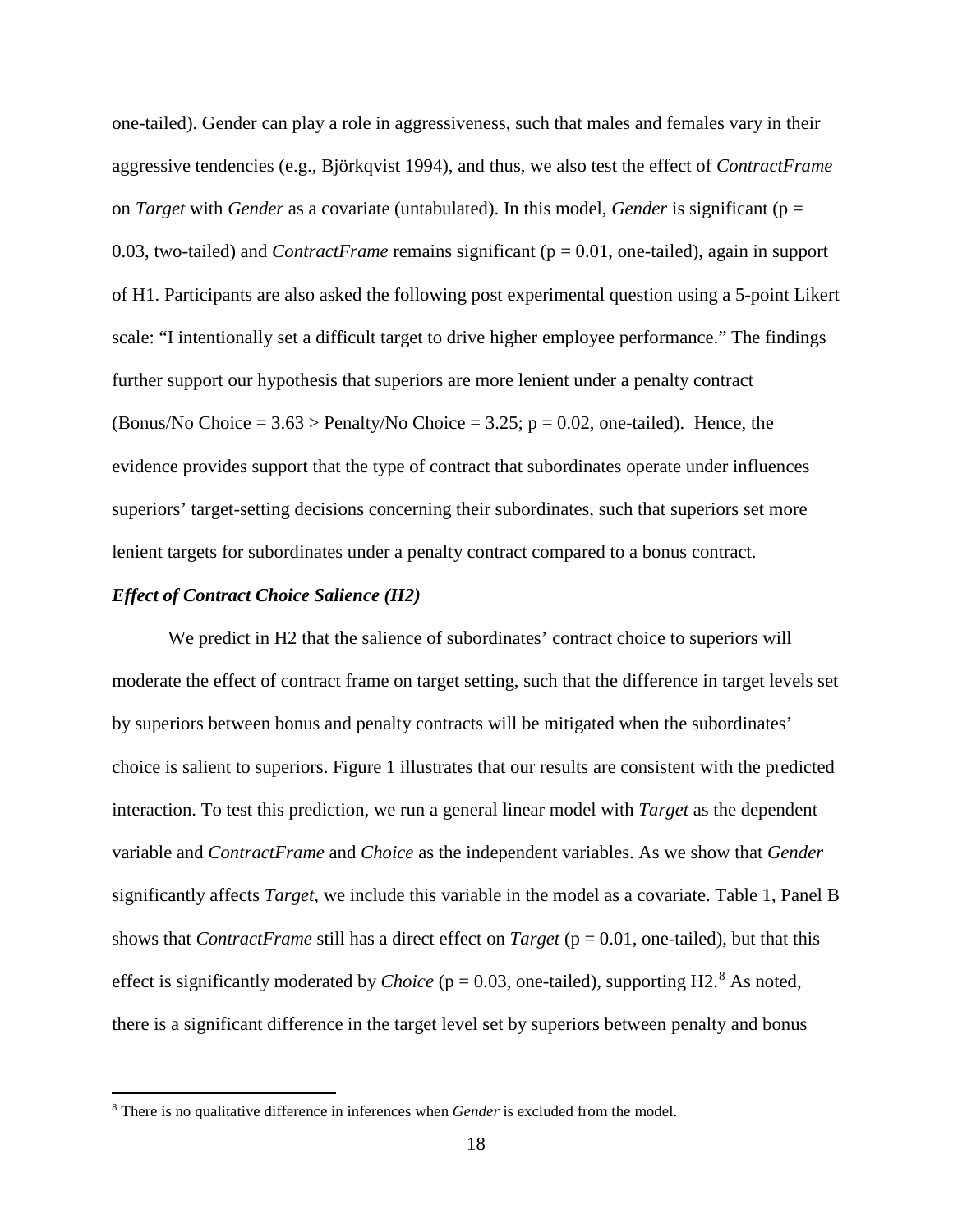contracts when the subordinate's choice is not salient to the superior  $(6.58 < 7.08, p = 0.02, one$ tailed), but there is no difference in the targets set by superiors between contract conditions when the subordinate choice is salient (6.88  $\approx$  6.86, p = 0.95, two-tailed). Thus, superiors are more lenient in their target setting under a penalty contract compared to a bonus contract, but this leniency is mitigated when it is salient that the subordinate had a choice of contract. Further analyses discussed in the next section, however, provide evidence that low Dark Triad superiors drive the effects related to H1 and H2.

#### **[Insert Figure 1 and Table 1 here]**

#### *Dark Triad Personality Traits*

We predict that the superiors' level of Dark Triad personality traits moderates the combined effect of subordinates' contract frame and choice on targets set by superiors. We argue that these factors will have less of an effect on high Dark Triad superiors compared to low Dark Triad superiors, as superiors high in the Dark Triad traits are less likely to consider the effect of contract frame and choice from their subordinates' perspective. To evaluate this prediction, we included the SD3 for Dark Triad traits in our follow-up characteristic survey. This survey was sent to the 325 participants that completed the initial instrument, and of these, we received 256 sufficiently completed responses.<sup>[9](#page-19-0)</sup> For our analysis, we cumulate the responses to the SD3 and use a median-split to characterize participants as high and low Dark Triad superiors. Those at or above the median are classified as high Dark Triad, with those below the median classified as low Dark Triad.<sup>[10](#page-19-1)</sup> High (Low) Dark Triad participants are coded as 1 (0). Figure 2 outlines the frequency of the cumulated ratings for each characteristic and the combination of the Dark Triad

<span id="page-19-0"></span> $9$  We continue to find support for H1 and H2 using this reduced sample.

<span id="page-19-1"></span><sup>&</sup>lt;sup>10</sup> Our inferences are unchanged if we classify only those above the median as high Dark Triad, and those at or below the median as low Dark Triad; or if we drop those participants at the median and compare only those above the median (high Dark Triad) to those below the median (low Dark Triad).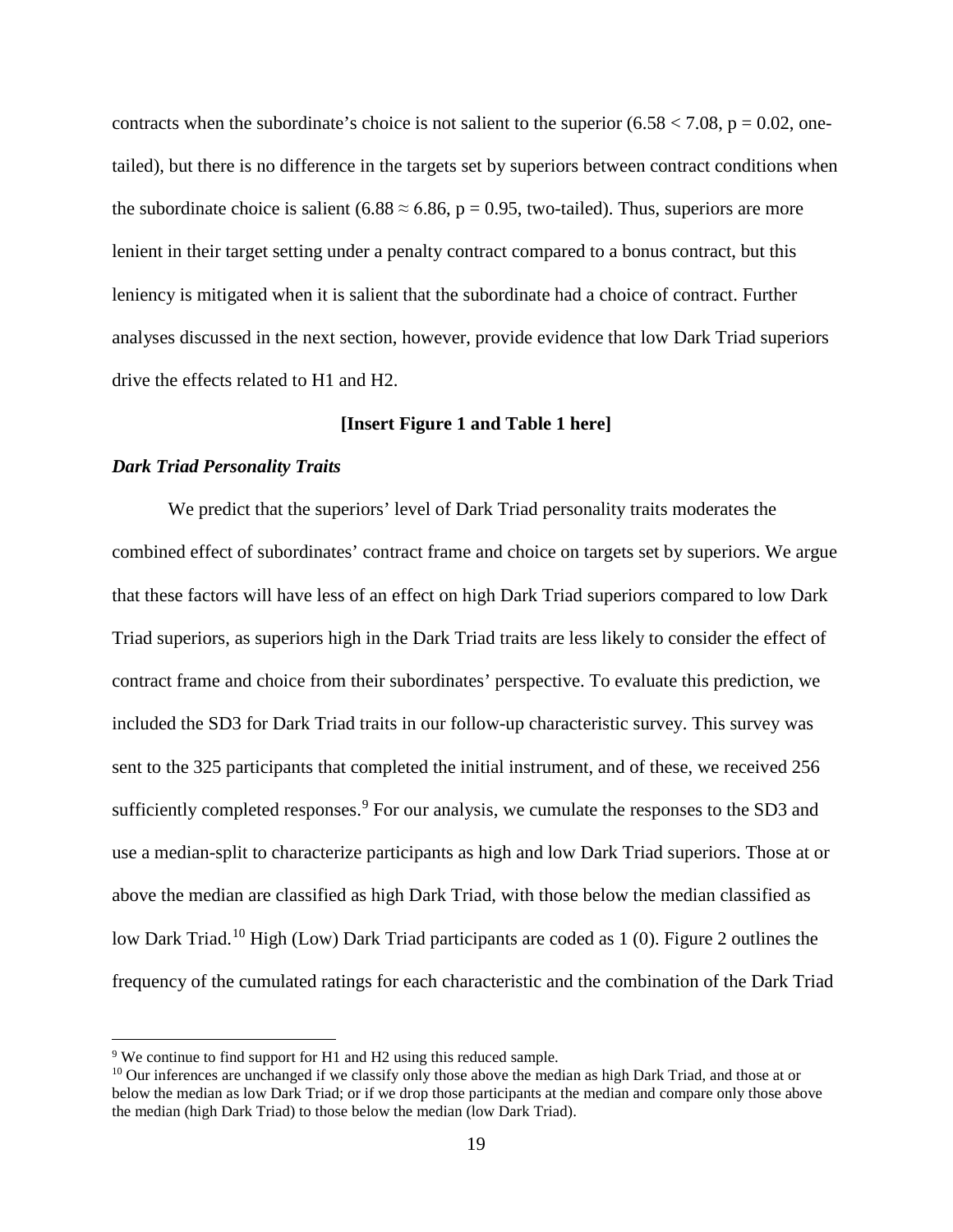traits, and Figure 3 illustrates the pattern of effects of subordinates' contract frame and choice with low Dark Triad superiors (Panel A) and high Dark Triad superiors (Panel B).<sup>[11](#page-20-0)</sup>

#### **[Insert Figure 2 and Figure 3 here]**

We use the completed responses to run a general linear model with *Target* as the dependent variable and *ContractFrame, Choice,* and *DarkTriad* as the independent variables, shown on Table 2. We again control for *Gender* as it is significantly correlated with target leniency. [12](#page-20-1) We continue to find that *ContractFrame* directly affects *Target* (p = 0.01, one-tailed) and that *ContractFrame* and *ContractChoice* significantly interact to affect *Target* (p = 0.01, one-tailed). As predicted, we find that *DarkTriad* moderates this interaction, such that high and low Dark Triad superiors are affected differently by subordinates' contract frame and choice in target setting ( $p = 0.05$ , one-tailed), supporting H3.<sup>[13](#page-20-2)</sup>

#### **[Insert Table 2 here]**

We also evaluate the same general linear model separately for low and high Dark Triad superiors, shown on Table 3. For low Dark Triad superiors (Table 3, Panel A), we find that *ContractFrame* directly affects *Target* (p = 0.03, two-tailed) and that *ContractFrame* and *Choice*  significantly interact to affect *Target* ( $p = 0.02$ , two-tailed). On the other hand, there are no significant effects of *ContractFrame* or *Choice* on *Target* (ps > 0.40, two-tailed) for high Dark Triad superiors (Table 3, Panel B). Accordingly, simple effects tests, shown on Table 4, demonstrate that low Dark Triad superiors give more lenient targets to subordinates with a penalty contract, but this effect is mitigated when the subordinate's choice is salient (Panel A).

<span id="page-20-0"></span> $11$  The pattern of results verifies the findings in Martin and Thomas (2018), that high Dark Triad superiors tend to set lower targets than low Dark Triad superiors when they do not have ex post compensation discretion.

<span id="page-20-1"></span><sup>&</sup>lt;sup>12</sup> There is no qualitative difference in inferences when *Gender* is excluded from the model.

<span id="page-20-2"></span><sup>&</sup>lt;sup>13</sup> To test the robustness of our dichotomous *DarkTriad* variable, we also run a regression model using a continuous *DarkTriad* measure. In the model, we regress *Target* on *ContractFrame, Choice,* and *DarkTriad*, with full interaction of these variables. We find a significant interaction of *ContractFrame, Choice,* and *DarkTriad* (p = 0.01, one-tailed), further supporting H3.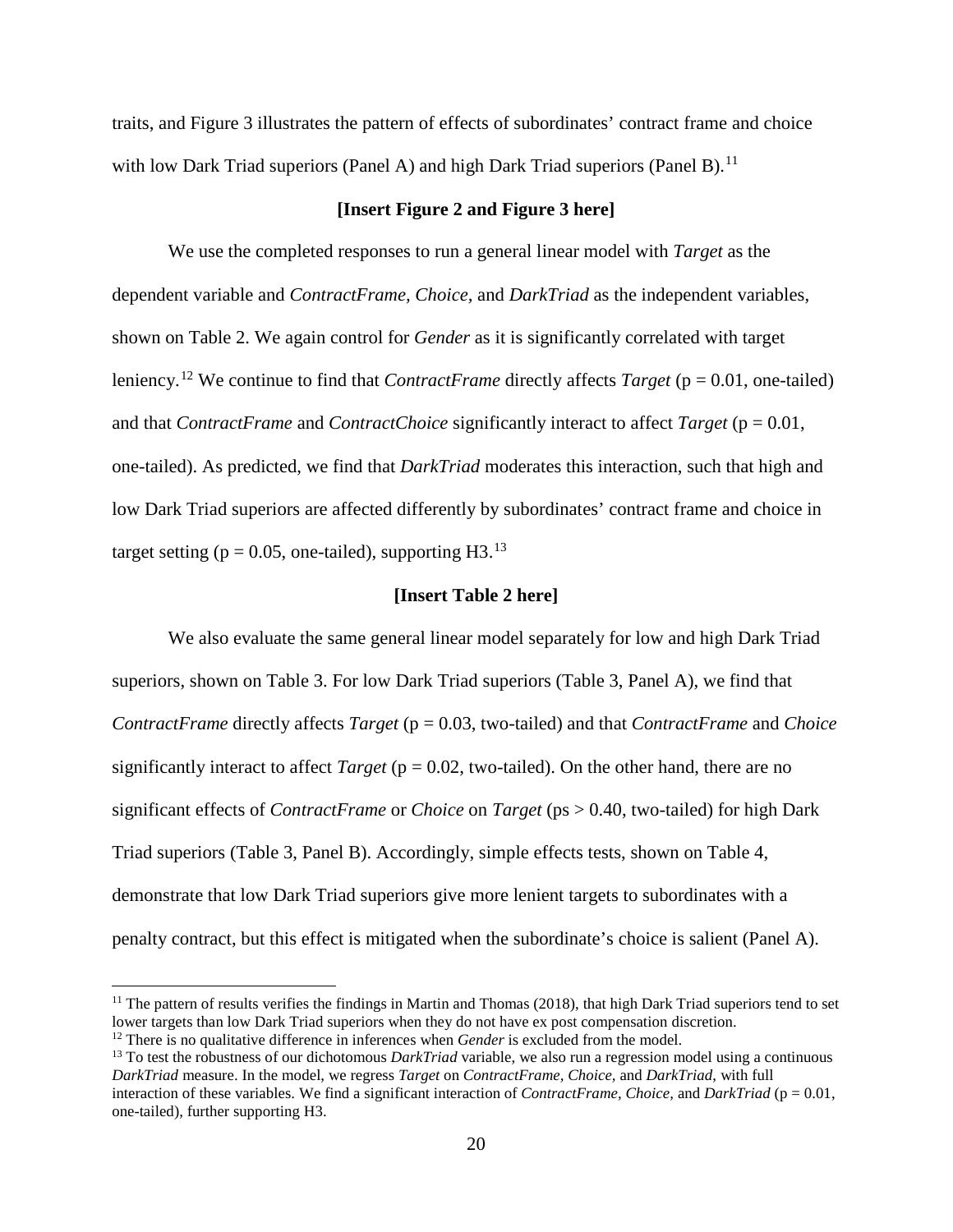On the other hand, subordinates' contract frame and choice do not appear to influence the targets set by high Dark Triad superiors (Panel B). Thus, low Dark Triad superiors drive the tendency to be lenient under a penalty contract that we document in prior tests of H1, suggesting that high Dark Triad superiors' target-setting decisions are not influenced by subordinate-related concerns.

#### **[Insert Tables 3 and 4 here]**

We further evaluate how the individual traits within the Dark Triad influence the effect of subordinates' contract frame and choice on target setting. We run the same model, with *Machiavellianism, Narcissism,* and *Psychopathy* as an independent variable in place of *DarkTriad* (untabulated). We find that *Machiavellianism* (p = 0.09, one-tailed) and *Narcissism* (p = 0.02, one-tailed) significantly interact with *ContractFrame* and *Choice*, supporting H3. However, there is no significant effect of *Psychopathy* ( $p = 0.14$ , one-tailed). If the measures of *Machiavellianism* and *Narcissism* are cumulated, the combined effect also interacts with *ContractFrame* and *Choice* to affect *Target* ( $p = 0.05$ , one-tailed). Thus, our findings for the *DarkTriad* are driven mainly by superiors' levels of Machiavellianism and narcissism.

#### *Supplemental Analyses*

We first explore whether superiors' have a preference for bonus contracts as argued in our theoretical development. In a post-experimental question, we provide participants two economically equivalent contracts (bonus vs. penalty) and ask them to rate their preference between the contracts on a 100-point Likert scale, with zero showing full preference for the bonus contract and 100 showing full preference for the penalty contract. We find that the mean response is 22.25, which is significantly less than the midpoint of 50 ( $p < 0.001$ , two-tailed),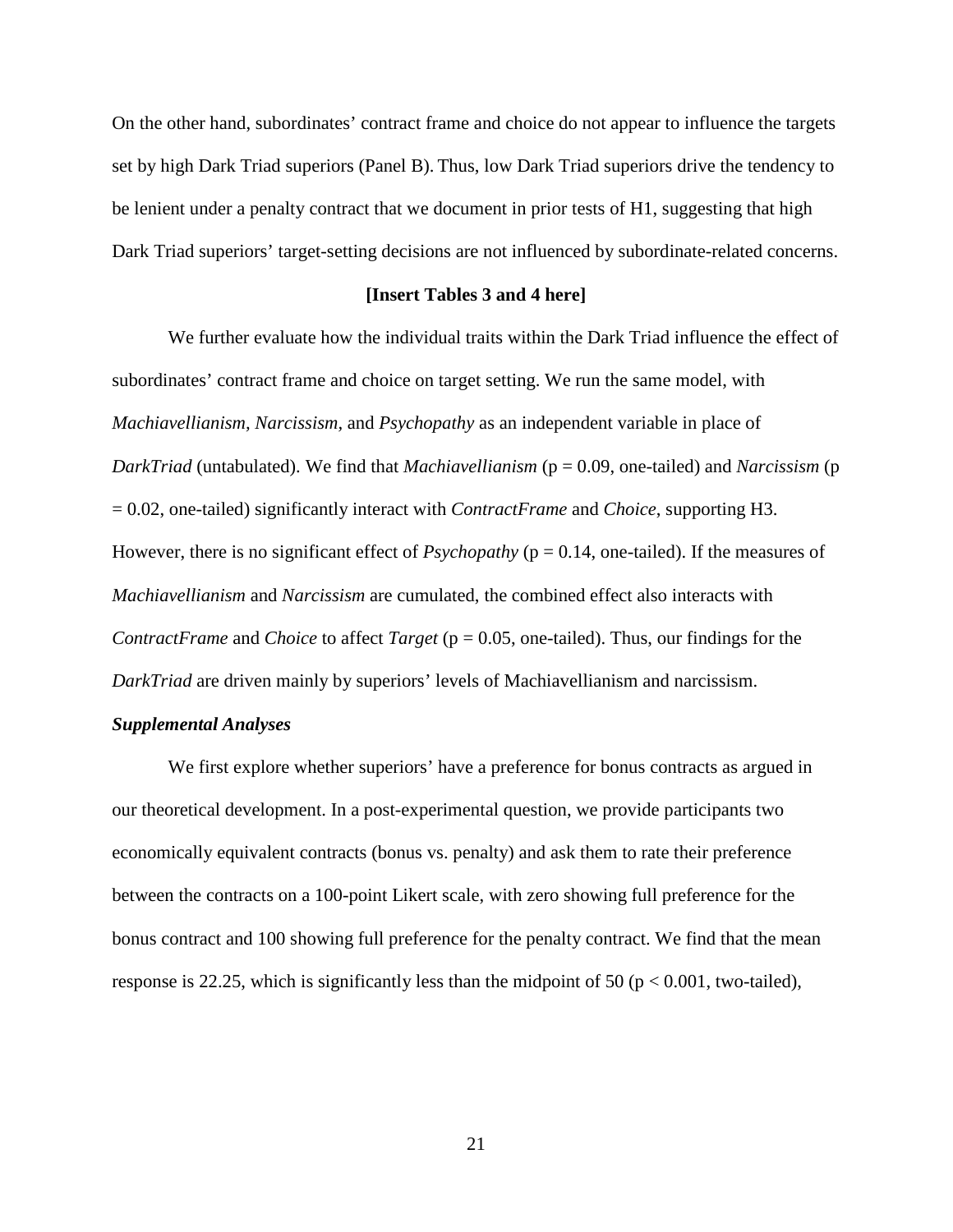supporting our argument that superiors prefer a bonus contract and can potentially project this preference onto their subordinates.

We also evaluate how subordinates' contract frame influences superiors' perceptions of penalty vs. bonus contracts and concerns about these contracts. Participants answer a series of post-experimental questions to assist in understanding the aspects that drive the observed target leniency (untabulated). Those in the penalty conditions find the target-setting process more difficult and stressful ( $ps < 0.01$ , two-tailed) than those in the bonus conditions. Participants in the penalty conditions are also more concerned about their subordinate, and their own image as superiors, compared to participants in the bonus conditions. Specifically, participants in the penalty contract conditions show more concern about hurting their relationship with the subordinate, avoiding confrontations with subordinates, being criticized by the subordinate, being perceived as fair and effective by their own superior, the outcome if the subordinate did not achieve the target, and their image as a target-setter (untabulated,  $ps \le 0.05$ , two-tailed). These findings support the argument that superiors perceive penalty contracts more negatively than bonus contracts, and can thus project these perceptions to their subordinates, leading to a perceived need to mitigate disutility arising from penalty contracts.

#### **V. CONCLUSION**

In our study, we evaluate the effect of subordinates' contract frame and choice on superiors' target-setting decisions concerning their subordinates. Several studies have examined the effect of contract frame on subordinates' behavior, providing evidence that subordinates have a strong preference for bonus contracts but tend to provide greater effort under a penalty contract (Luft 1994; [Hannan et al. 2005;](#page-29-0) [Church et al. 2008;](#page-28-0) [Hossain and List 2012\)](#page-29-1). There is a paucity of research, however, as to how subordinate contract frame affects superiors.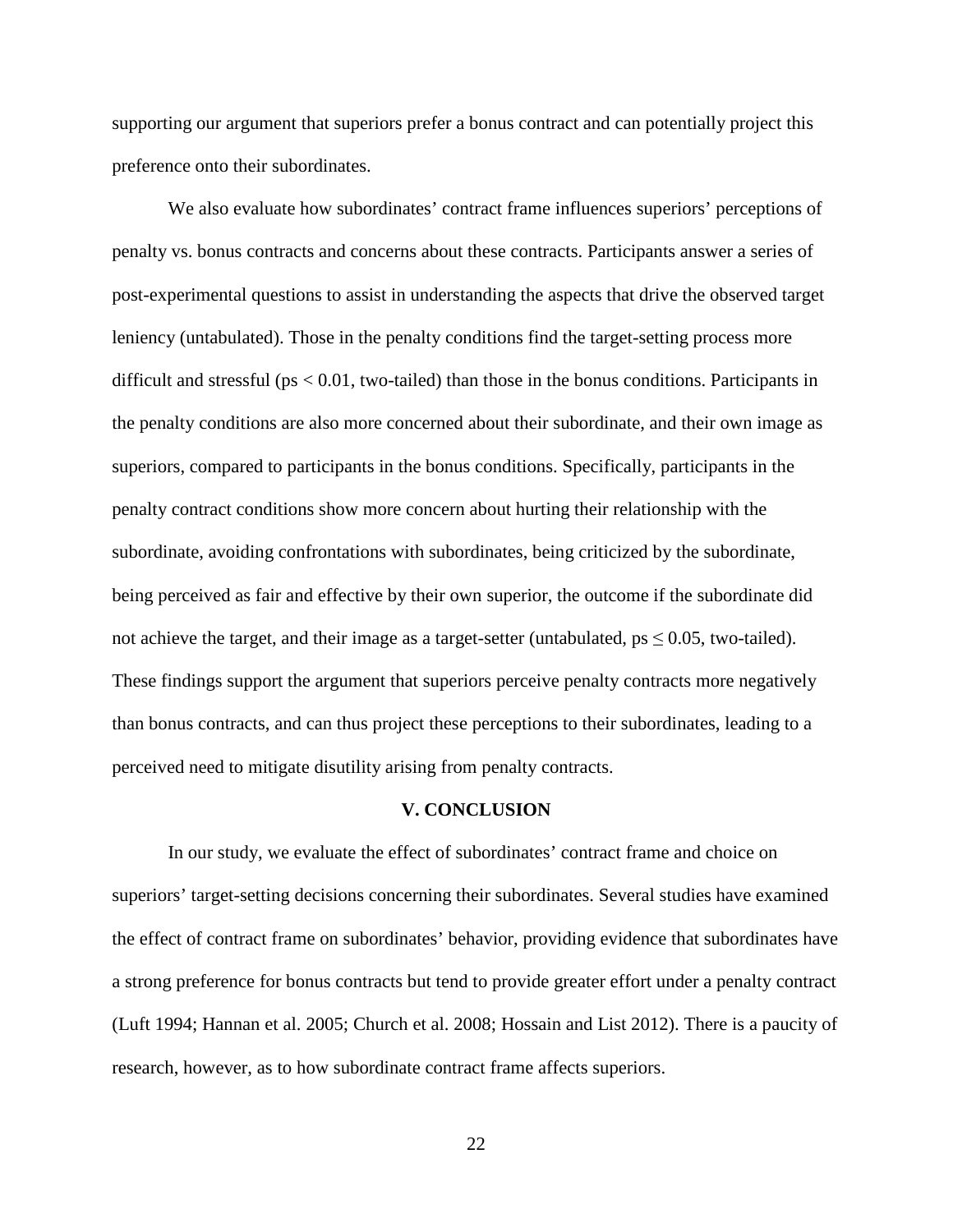We find that penalty contracts lead to leniency in superiors' decisions concerning their subordinates, as demonstrated by lower targets set for subordinates working under a penalty contract rather than a bonus contract. These findings can provide some insight as to the limited amount of penalty contracts used within organizations for subordinate performance, as these types of contracts can lead to greater leniency bias in superiors' decisions, which reduces their organizational effectiveness, as targets are used for motivation, forecasting, resource allocation, planning, and other essential organizational functions (Merchant and Manzoni 1989; Sprinkle et al. 2008; Bol et al. 2010; Chen et al. 2018). However, we find that superiors are no longer lenient when they are reminded that the subordinate self-selected into the type of contract, suggesting that superiors use subordinate choice to judge the value and utility that the subordinate garners from the contract rather than projecting their own contract preference onto their subordinate. This finding reveals a simple mechanism that can counteract superiors' leniency under a penalty contract. If subordinates' choice to work for the firm under a specific contract is made salient to superiors as they are making target-setting decisions, leniency in target setting can be mitigated, providing a simple and cost-effective method for firms to reap the benefits of penalty contracts without inducing leniency.

It is important to note that the observed effects are concentrated in low Dark Triad superiors, highlighting the importance of understanding how personality characteristics influence the effectiveness of management control systems. Specifically, we find that low Dark Triad superiors are more lenient in target setting to those subordinates who operate under a penalty contract unless it is salient that the subordinate chose the contract. High Dark Triad superiors, on the other hand, are less likely to empathize with their subordinates and consider the situation from their subordinates' point of view. Consistently, we find that high Dark Triad superiors are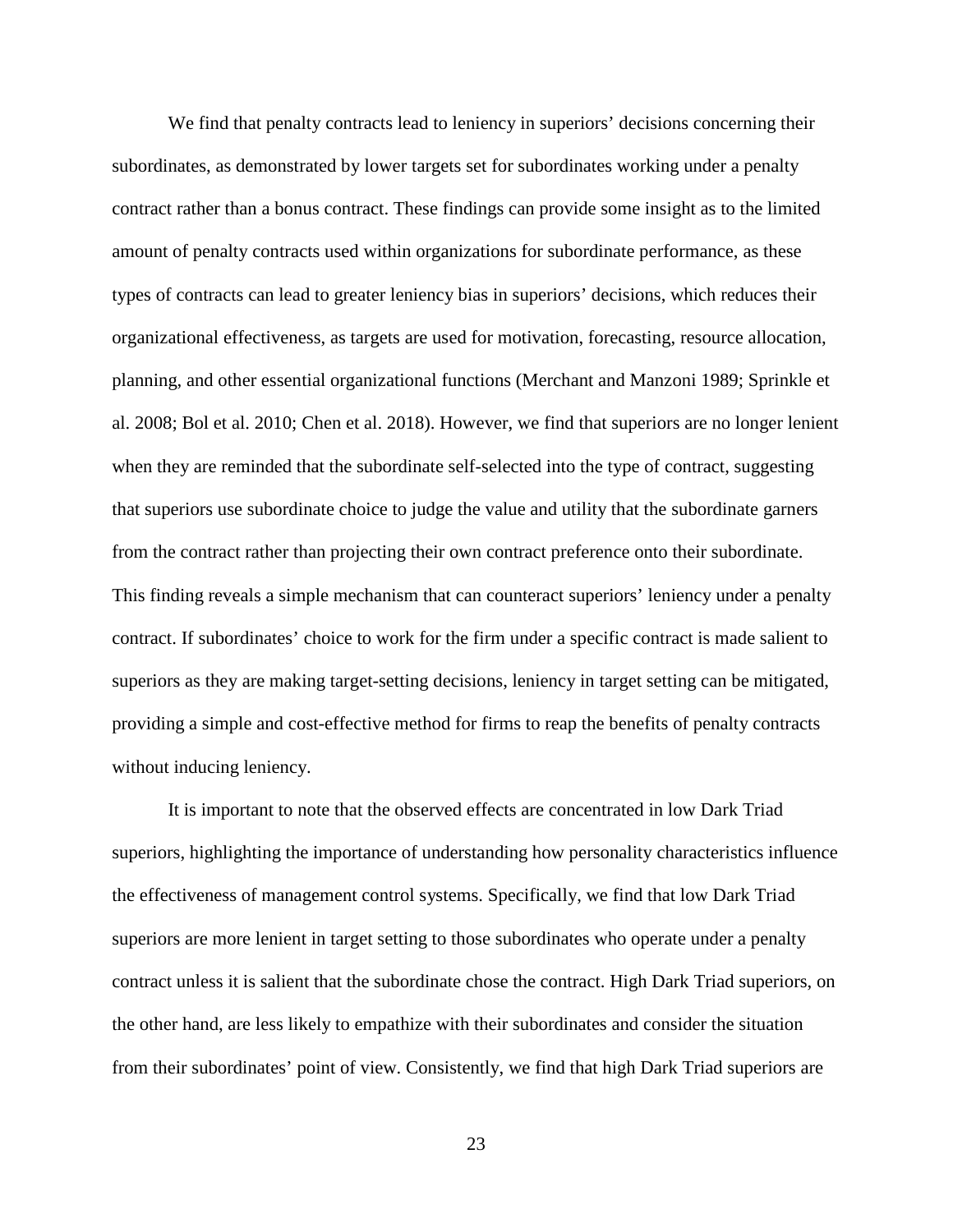not influenced by subordinates' contract frame and choice, setting similar targets regardless of the type of contract the subordinate operates under and whether or not they are aware that the subordinate chose the contract.

We make several contributions to the accounting literature. First, we extend prior literature on target setting and the effects of contract frame on subordinate behavior by demonstrating that subordinates' contract frame influences superiors' target-setting decisions. Understanding superiors' perspectives can provide insight into the disconnect between the documented benefits of penalty contracts for subordinate performance and the lack of penalty contracts in practice. Superiors' leniency in the target-setting process can potentially help explain this disconnect, as we provide evidence that subordinates' penalty contracts can lead to leniency bias in target setting.

Second, we introduce a way to mitigate superiors' target-setting leniency. Making it salient to superiors that subordinates have chosen to work under a penalty contract mitigates the tendency to be lenient. Thus, firms can reap the motivational benefits of penalty contracts without the associated target-setting leniency bias. If superiors set targets after being reminded that the subordinate had a choice, target leniency should be significantly lessened.

Third, we add to the understanding of how individual characteristics, specifically the Dark Triad personality traits, influence reactions to compensation design. We show that low Dark Triad superiors are influenced by subordinates' contract frame and choice, such that they set more lenient targets with a penalty contract without subordinate choice but set similar targets between penalty and bonus contracts when the subordinates' choice of contract is salient. However, these factors do not significantly influence the targets set by high Dark Triad superiors. As organizations are made up of individuals, it is important to understand how their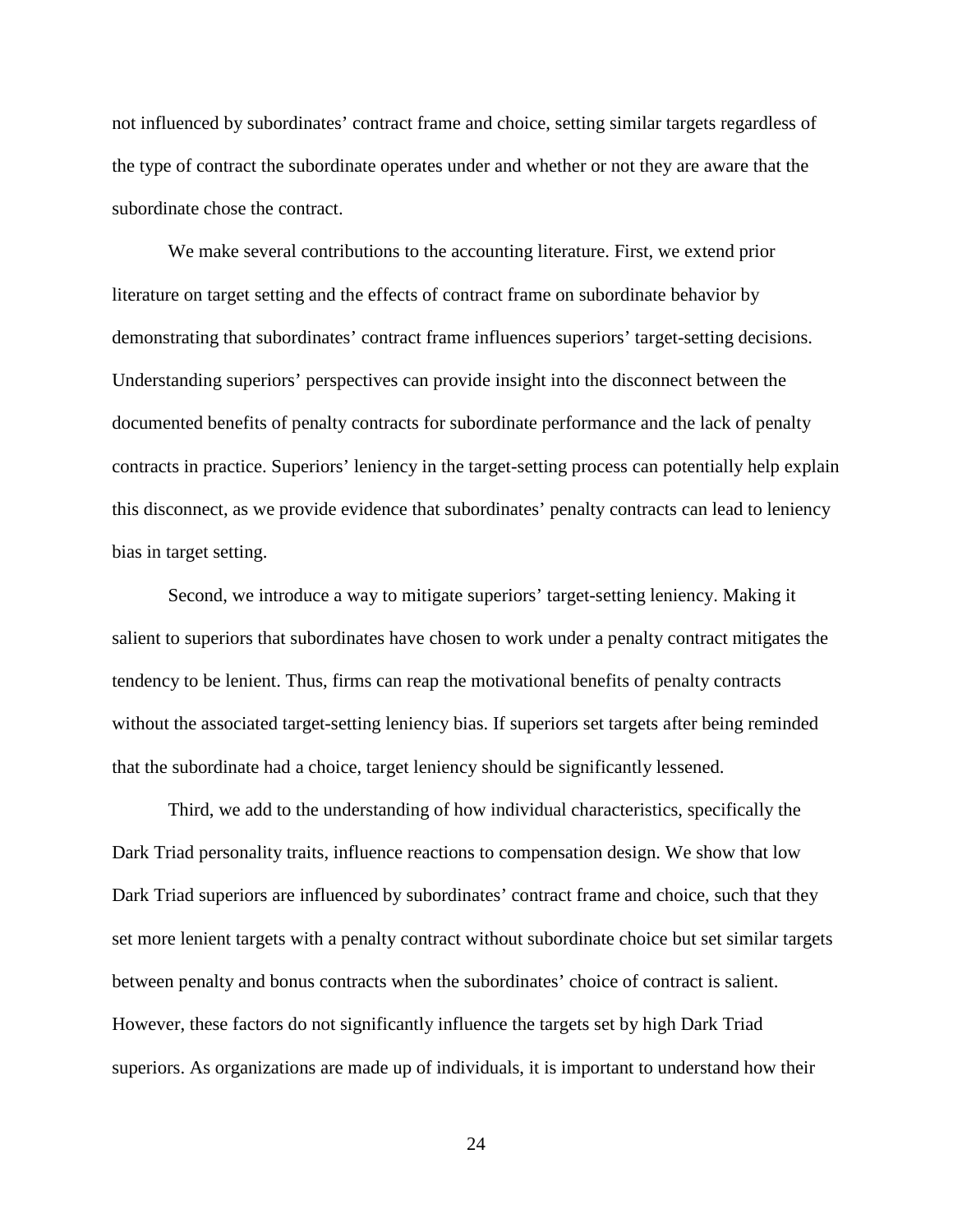behaviors and characteristics affect organizational decision making (Kachelmeier 2010), and our findings highlight the importance of understanding individual characteristics that influence the effectiveness of management control systems. Without investigating the effect of Dark Triad characteristics, the findings related to our first hypothesis would imply that *all* superiors are more lenient when their subordinates face a potential penalty when, in fact, only low Dark Triad superiors are more lenient.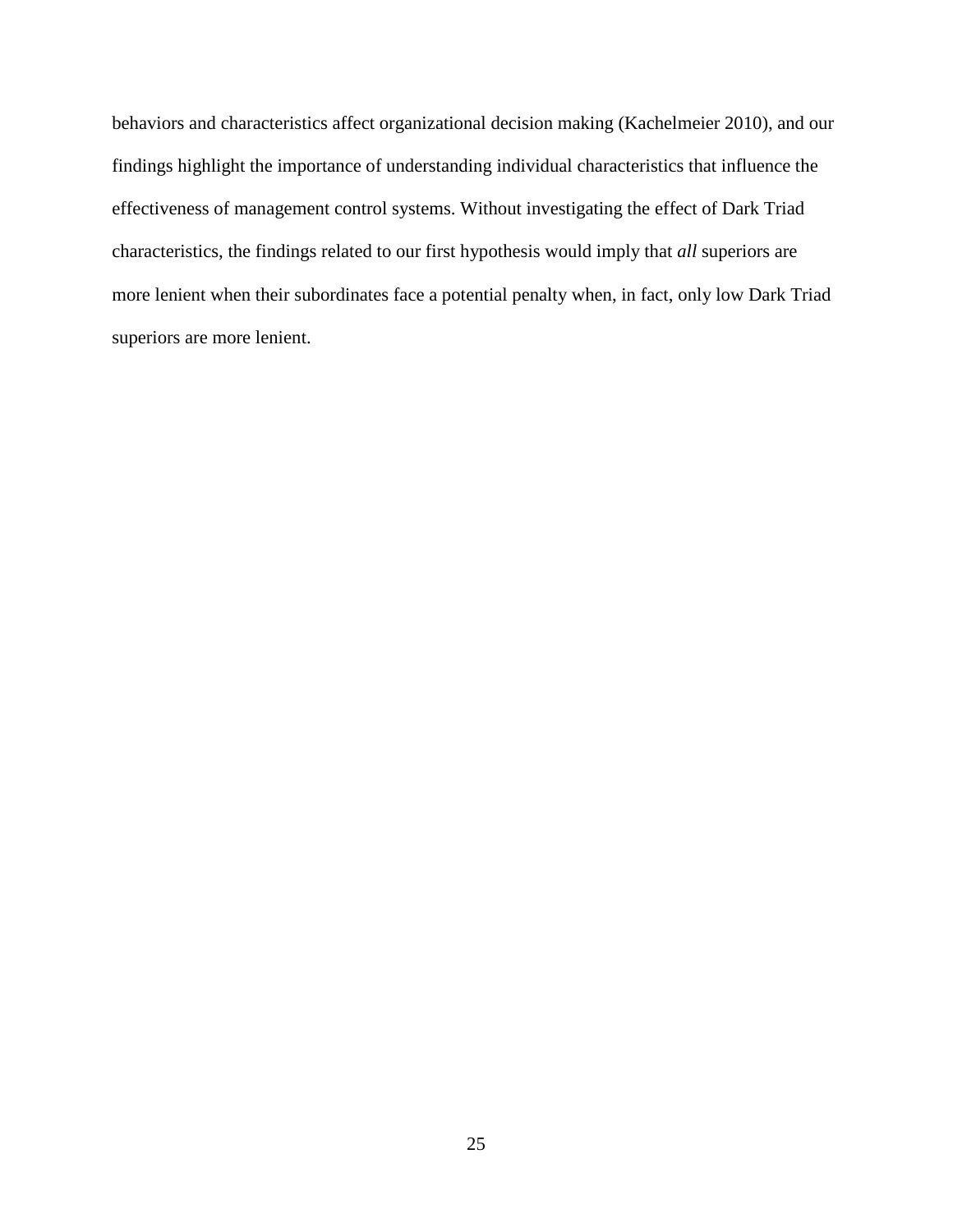# **APPENDIX A Information Set for Target Setting**

**Past performance for four years:** Your line manager achieved the following profit growth in the past four years:

| Year          | 2016 | 2015 | 2014 | 2013 |
|---------------|------|------|------|------|
| Profit Growth | 5%   | 3%   | 5%   | 6%   |

**Past peer performance for four years:** Your line manager has three peers within the company. These individuals achieved the following profit growth in the past:

| Year   | 2016 | 2015 | 2014 | 2013 |
|--------|------|------|------|------|
| Peer 1 | 2%   | 7%   | 5%   | 4%   |
| Peer 2 | 8%   | 6%   | 5%   | 5%   |
| Peer 3 | 5%   | 4%   | 6%   | 2%   |

**Economic Forecast:** For the coming year, the U.S. GDP is expected to grow by 2%. Unemployment is expected to be 7% on average. Inflation is expected to increase slightly to 1.8%. Existing home sales are expected to increase 4%. These statistics are slightly better than last year.

**Industry Forecast:** Retail sales growth is expected to be modest around 5% or less, with profit growth of 4% or less.

**Swimwear Forecast:** Designer swimwear is expected to grow at the same rate as the retail industry: Sales growth of 5% or less and profit growth of 4% or less.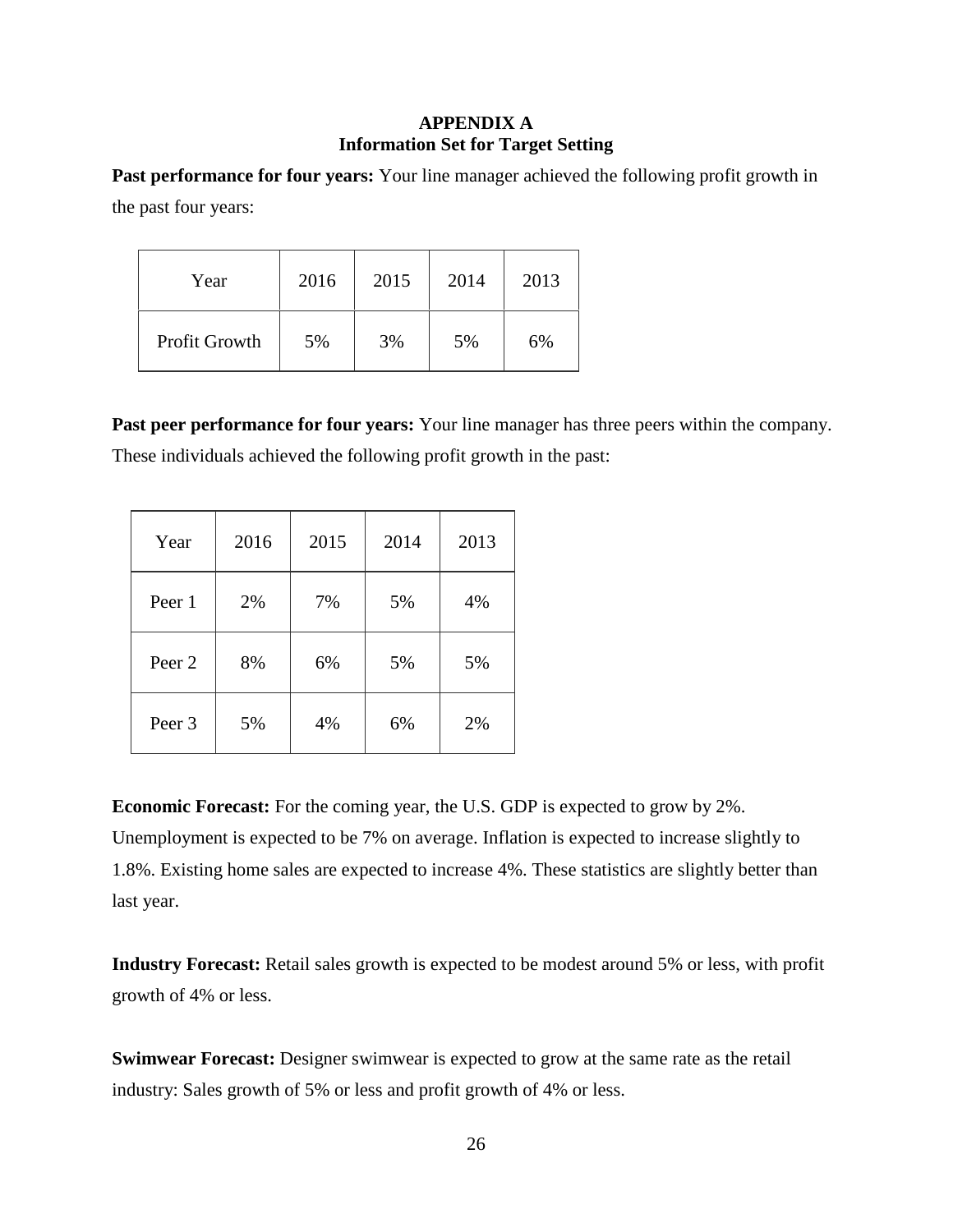# **APPENDIX B Short Dark Triad Scale (SD3) – Jones and Paulhus (2014)**

### *Machiavellianism subscale*

- 1. It's not wise to tell your secrets.
- 2. I like to use clever manipulation to get my way.
- 3. Whatever it takes, you must get the important people on your side.
- 4. Avoid direct conflict with others because they may be useful in the future.
- 5. It's wise to keep track of information that you can use against people later.
- 6. You should wait for the right time to get back at people.
- 7. There are things you should hide from other people to preserve your reputation.
- 8. Make sure your plans benefit you, not others.
- 9. Most people can be manipulated.

# *Narcissism subscale*

- 1. People see me as a natural leader.
- 2. I hate being the center of attention. (R)
- 3. Many group activities tend to be dull without me.
- 4. I know that I am special because everyone keeps telling me so.
- 5. I like to get acquainted with important people.
- 6. I feel embarrassed if someone compliments me. (R)
- 7. I have been compared to famous people.
- 8. I am an average person. (R)
- 9. I insist on getting the respect I deserve.

# *Psychopathy subscale*

- 1. I like to get revenge on authorities.
- 2. I avoid dangerous situations. (R)
- 3. Payback needs to be quick and nasty.
- 4. People often say I'm out of control.
- 5. It's true that I can be mean to others.
- 6. People who mess with me always regret it.
- 7. I like to pick on losers.  $14$
- 8. I'll say anything to get what I want.

\*The scales are provided in a random order to participants with the italicized headings removed.

<span id="page-27-0"></span> $14$  Two statements were removed from the psychopathy subscale due to their sensitive nature (i.e., legal issues and intimate relations). Statement seven in the psychopathy subscale was added from an earlier version of the SD3.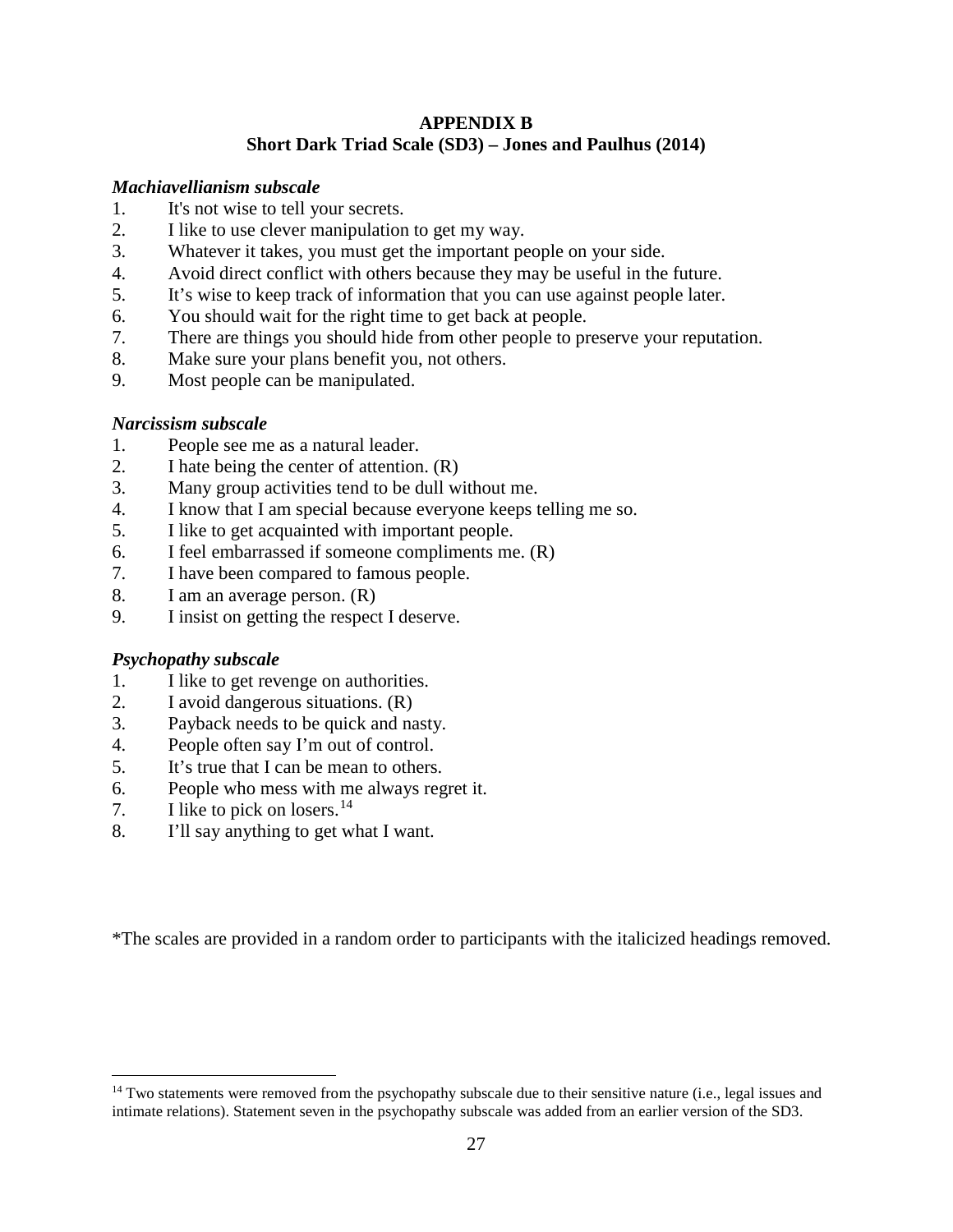#### **REFERENCES**

- Al Shaiba, M. E. 2015. "Salary cut for arriving late to work." Gulfnews.com. [http://gulfnews.com/guides/ask-the-law/employment/salary-cut-for-arriving-late-to-work-](http://gulfnews.com/guides/ask-the-law/employment/salary-cut-for-arriving-late-to-work-1.1613978)[1.1613978](http://gulfnews.com/guides/ask-the-law/employment/salary-cut-for-arriving-late-to-work-1.1613978) (accessed September 2017).
- Björkqvist, K. 1994. Sex differences in physical, verbal, and indirect aggression: A review of recent research. *Sex Roles* 30 (3/4): 177-188.
- Baker, G. P., M. C. Jensen, and K. J. Murphy. 1988. Compensation and incentives: Practice vs. theory. *Journal of Finance* 43 (3): 593-616.
- Black, P., M. Woodworth, and S. Porter. 2014. The big bad wolf? The relation between Dark Triad and the interpersonal assessment of vulnerability. *Personality and Individual Differences* 67: 52–56.
- Bol, J. C., T. M. Keune, E. M. Matsumura, and J. Y. Shin. 2010. Supervisor discretion in target setting: An empirical investigation. *The Accounting Review* 85 (6): 1861–1886.
- Bol, J.C. 2008. Subjectivity in Compensation Contracting. *Journal of Accounting Literature* 27: 1–32.
- Bol, J. C. 2011. The determinants and performance effects of managers' performance evaluation biases. *The Accounting Review* 86 (5): 1549–1575.
- Botti, S., and S. S. lyengar. 2004. The psychological pleasure and pain of choosing: When people prefer choosing at the cost of subsequent outcome satisfaction. *Journal of Personality and Social Psychology* 87 (3): 312–326.
- Brook, M., and D. Kosson. 2013. Impaired cognitive empathy in criminal psychopathy: Evidence from a laboratory measure of empathic accuracy. *Journal of Abnormal Psychology* 122: 156–166.
- Chatterjee, A., and D. C. Hambrick (2007). It's all about me: Narcissistic chief executive officers and their effects on company strategy and performance. *Administrative Science Quarterly* 52 (3): 351–386.
- Chen, C. X., M.J. Kim, L. Y. Li, and W. Zhu. 2018. *Target Difficulty and Corporate Risk Taking*. Working Paper, University of Illinois.
- Christ, M. H. 2013. An experimental investigation of the interactions among intentions, reciprocity, and control. *Journal of Management Accounting Research* 25 (1): 169–197.
- Christ, M. H., K. L. Sedatole, and K. L. Towry. 2012. Sticks and carrots: The effect of contract frame on effort in incomplete contracts. *The Accounting Review* 87 (6): 1913–1938.
- <span id="page-28-0"></span>Christie, R., and F. Geis. 1970. *Studies in Machiavellianism*. New York, NY: Academic Press.
- Chung, D., G. I. Christopoulos, B. King-Casas, S. B. Ball, and P. H. Chiu. 2015. Social signals of safety and risk confer utility and have asymmetric effects on observers' choices. *Nature Neuroscience* 18 (6): 912–16.
- Church, B. K., T. Libby, and P. Zhang. 2008. Contracting frame and individual behavior: Experimental evidence. *Journal of Management Accounting Research* 20 (1): 153–168.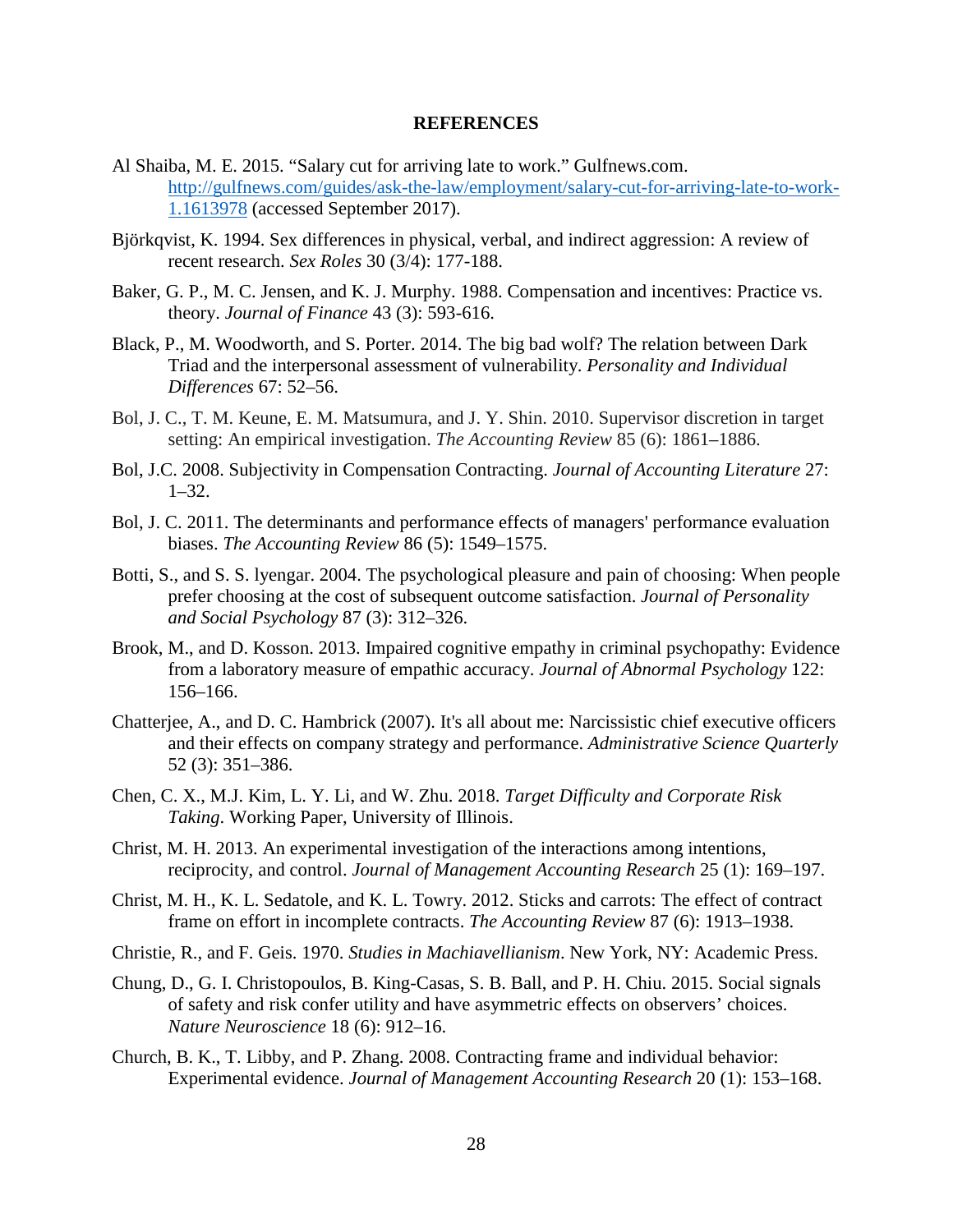- Cornelissen and Werner. 2014. Putting framing in perspective: A review of framing and frame analysis across the management and organizational literature. *The Academy of Management Annals* 8 (1): 181-235.
- Crysel, L. C., B. S. Crosier, and G. D. Webster. 2013. The Dark Triad and risk behavior. *Personality and Individual Differences* 54 (1): 35–40.
- De Quidt, J. 2018. Your loss is my gain: A recruitment experiment with framed incentives. *Journal of European Economic Association* 16 (2): 522-559.
- Feichter, C., I. Grabner, and F. Moers. 2018. Target setting in multi-divisional firms: State of the art and avenues for future research. *Journal of Management Accounting Research* 30 (3): 29-54.
- Giammarco, E., and P. Vernon. 2014. Vengeance and the Dark Triad: The role of empathy and perspective taking in trait forgiveness. *Personality and Individual Differences* 67: 23–29.
- Gong, G., L. Y. Li, and J. Y. Shin. 2011. Relative performance evaluation and related peer groups in executive compensation contracts. *The Accounting Review* 86 (3): 1007–43.
- Gonzalez, G., V. B. Hoffman, and D. V. Moser. 2017. *Do Effort Differences between Bonus and Penalty Contracts Persist in Labor Markets?* Working paper, University of Lethbridge and University of Pittsburgh.
- <span id="page-29-0"></span>Grijalva, E., P. Harms, D. Newman, B. Gaddis, and R. Fraley. 2015. Narcissim and leadership: A meta-analytic review of linear and non-linear relationships. *Personnel Psychology* 68: 1– 47.
- Hannan, R. L., V. B. Hoffman, and D. V. Moser. 2005. Bonus versus penalty: Does contract frame affect employee effort? In *Experimental Business Research* 2: 151–169.
- <span id="page-29-1"></span>Harris, M. 1994. Rater Motivation in the performance appraisal context: A theoretical framework. *Journal of Management* 20 (4): 735–756.
- Holderness Jr, D. K., K. J. Olsen, and T. A. Thornock. 2016. *Might Someone See? The Effect of Psychological Entitlement and Performance Monitoring on Production and Misreporting*. Working paper, West Virginia University, Utah State University, and University of Nebraska at Lincoln.
- 2017. Who are you to tell me that?! The moderating effect of performance feedback source and psychological entitlement on individual performance. *Journal of Management Accounting Research* 29 (2): 33–46.
- Holzhacker, M. K., M. D. Mahlendorf, and M. Matejka. 2013. *Relative Performance Evaluation and Target Setting*. Working Paper, January. https://doi.org/10.2139/ssrn.2312140.
- Hossain, T., and J. A. List. 2012. The behavioralist visits the factory: Increasing productivity using simple framing manipulations. *Management Science* 58 (12): 2151–2167.
- Imas, A., S. Sadoff, and A. Samek. 2016. Do people anticipate loss aversion?." *Management Science* 63 (5) : 1271–1284.
- Iyengar, S. S., and M. R. Lepper. 1999. Rethinking the value of choice: A cultural perspective on intrinsic motivation. *Journal of Personality and Social Psychology* 76 (3): 349–366.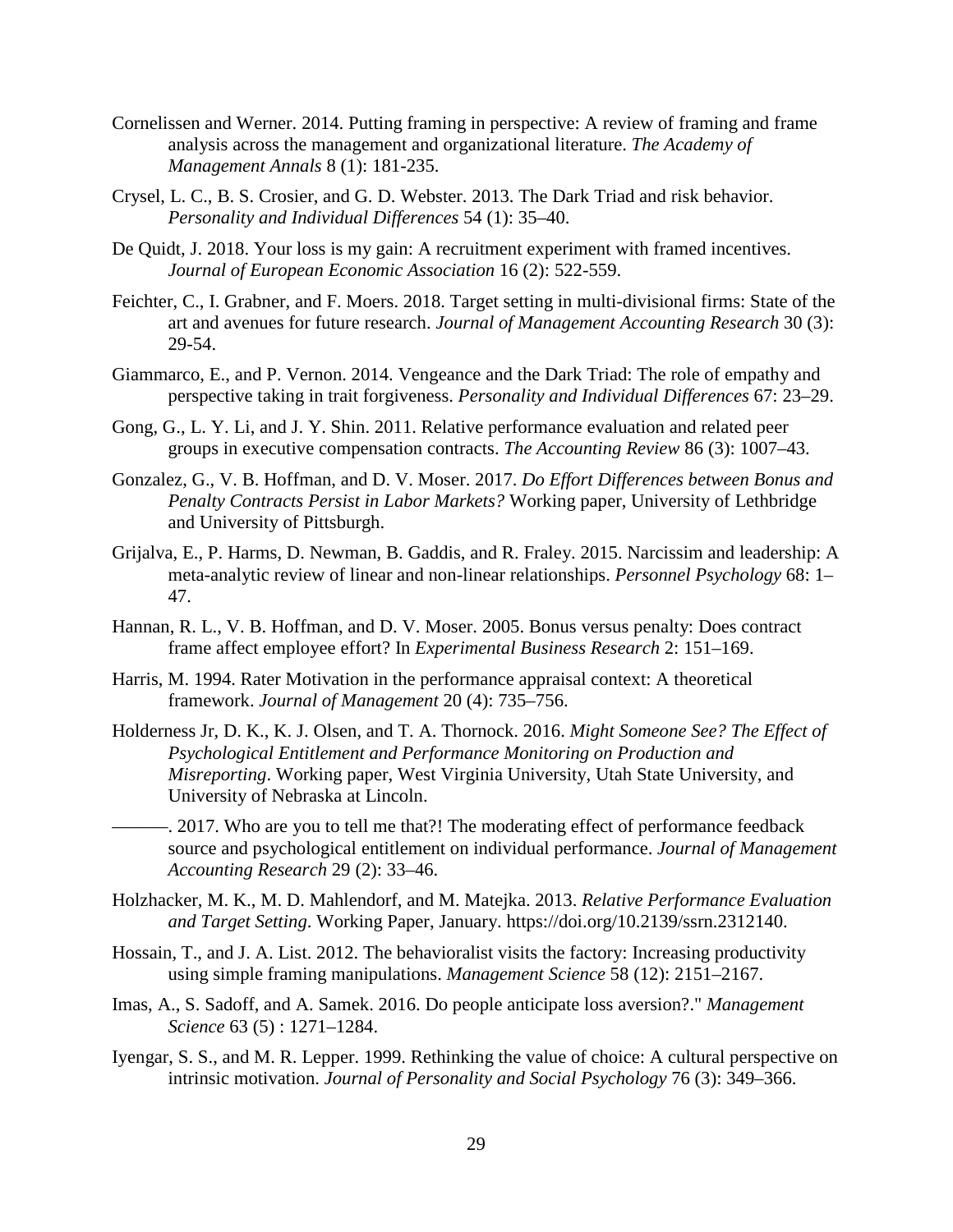- Jonason, P., and L. Krause. 2013. The emotional deficits associated with the Dark Triad traits: Cognitive empathy, affective empathy, and alexithymia. *Personality and Individual Differences* 55: 532–537.
- Jonason, P., V. X. Luevano, and H. M. Adams. 2012. How the Dark Triad traits predict relationship choices. *Personality and Individual Differences* 53 (3): 180-184.
- Jonason, P., S. Slomski, and J. Partyka. 2012. The Dark Triad at work: How toxic employees get their way. *Personality and Individual Differences* 52: 449–453.
- Jonason, P., and J. Tost. 2010. I just cannot control myself: The Dark Triad and self-control. *Personality and Individual Differences* 49 (6): 611–615.
- Jones, D., and A. J. Figueredo. 2013. The core of darkness: Uncovering the heart of the Dark Triad. *European Journal of Personality* 27 (6): 521–531.
- Jones, D., and D. Paulhus. 2011. Differentiating the Dark Triad within the interpersonal circumplex. In *Handbook of Interpersonal Psychology: Theory, Research, Assessment, and Therapeutic Interventions,* edited by L.M. Horowitz and S. Strack, 249–268. New York, NY: Wiley.
- Judge, T. A., R. F. Piccolo, and T. Kosalka. 2009. The bright and dark sides of leader traits: A review and theoretical extension of the leader trait paradigm. *The Leadership Quarterly* 20 (6): 855–875.
- Kachelmeier, S. J. (2010). Introduction to a forum on individual differences in accounting behavior. *The Accounting Review* 85 (4): 1127–1128.
- Kagel, J. H., C. Kim, and D. Moser. 1996. Fairness in ultimatum games with asymmetric information and asymmetric payoffs. *Games and Economic Behavior* 13 (1): 100–110.
- Kahneman, D., and A. Tversky. 1979. Prospect theory: An analysis of decision under risk. *Econometrica* 47 (2): 263–291.
	- ———. 1984. Choices, values, and frames. *American Psychologist* 39 (4): 341–350.
- Krueger, J. 1998. On the perception of social consensus. *Advances in Experimental Social Psychology* 30: 163–240.

———. 2000. The projective perception of the social world. In *Handbook of Social Comparison*, edited by J. Suhs and L. Wheeler, 323–351. New York, NY: Springer.

- Lambert, Richard A. 2001. Contracting theory and accounting." *Journal of Accounting and Economics* 32 (1–3): 3–87.
- Langer, E., and J. Rodin. 1976. The effects of enhanced personal responsibility for the aged. *Journal of Personality and Social Psychology* 34 (2): 191–198.
- Lee, K., M. Ashton, J. Wiltshire, J. Bourdage, B. Visser, and A. Gallucci. 2013. Sex, power, and money: Prediction from the Dark Triad and honesty-humility. *European Journal of Personality* 27: 169–184.
- Levin, I. P., S. L. Schneider, and G. J. Gaeth. 1998. All frames are not created equal: A typology and critical analysis of framing effects. *Organizational Behavior and Human Decision Processes* 76 (2): 149-188.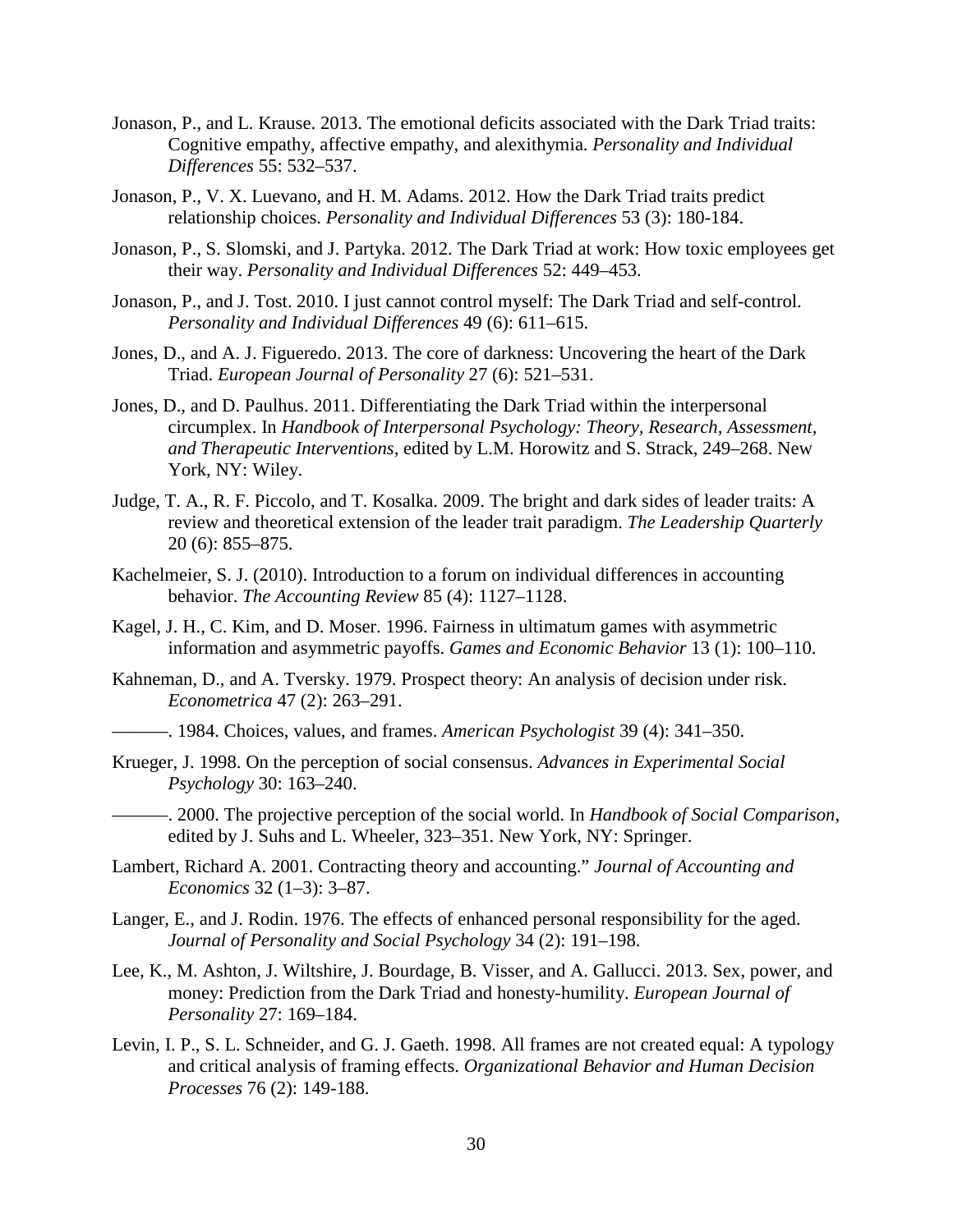- Luft, J. 1994. Bonus and penalty incentives contract choice by employees. *Journal of Accounting and Economics* 18 (2): 181–206.
- Luft, J., M. D. Shields, and T. F. Thomas. 2016. Additional Information in Accounting Reports: Effects on Management Decisions and Subjective Performance Evaluations Under Causal Ambiguity. *Contemporary Accounting Research* 33 (2): 526-550.
- Majors, T. 2016. The interaction of communicating measurement uncertainty and the Dark Triad on managers' reporting decisions. *The Accounting Review* 91 (3): 973–992.
- Marks, G. and N. Miller. 1987. Ten years of research on the false-consensus effect: An empirical and theoretical review. *Psychological Bulletin* 102 (1): 72–90.
- Martin, R. and T. Thomas. 2018. *Target Setting with Compensation Discretion: How are Targets Affected When Superiors Have a Back-up Plan?* Working Paper, Utah State University and University of Wisconsin.
- Merchant, K. A., and J. F. Manzoni. 1989. The achievability of budget targets in profit centers: A field study." *The Accounting Review* 64 (3): 539–58.
- Miller, J. D., A. Dir, B. Gentile, L. Wilson, L. R. Pryor, and W. K. Campbell. 2010. Searching for a vulnerable Dark Triad: Comparing factor 2 psychopathy, vulnerable narcissim, and borderline personality disorder. *Journal of Personality* 78: 1529–1564.
- Moers, F. (2005). Discretion and bias in performance evaluation: the impact of diversity and subjectivity. *Accounting, Organizations and Society* 30 (1): 67–80.
- Morf, C., and F. Rhodewalt. 1993. Narcissim and self-evaluation maintenance: Explorations in object relations. *Personality and Social Psychology Bulletin* 19: 668–676.
- Murphy, K. J. 2000. Performance standards in incentive contracts. *Journal of Accounting and Economics* 30 (3): 245–78.
- Nair, S. 2017. *Leniency Bias and Organizational Performance.* Working Paper, University of Melbourne.
- Olsen, K., K. Dworkis, and S. Young. 2014. CEO Narcissism and accounting: A picture of profits. *Journal of Management Accounting Research* 26 (2): 243–267.
- Paulhus, D. L., and K. M. Williams. 2002. The Dark Triad of personality: Narcissism, Machiavellianism, and psychopathy. *Journal of research in personality* 36 (6): 556–563.
- Pearson, S. D., and S. R. Lieber. 2009. Financial penalties for the unhealthy? Ethical guidelines for holding employees responsible for their health. *Health Affairs* 28 (3): 845–852.
- Rabin, M. 1993. Incorporating fairness into game theory and economics. *The American Economic Review* 83 (5): 1281–1302.
- Rauthmann, J. 2012. The Dark Triad and interpersonal perception: Similarties and differences in the social consequences of narcissism, Machiavellianism, and psychopathy. *Social Psychological and Personality Science* 3 (4): 487–496.
- Rauthmann, J., and T. Will. 2011. Proposing a multidimensional Machiavellianism conceptualization. *Social Behavior and Personality* 39: 391–404.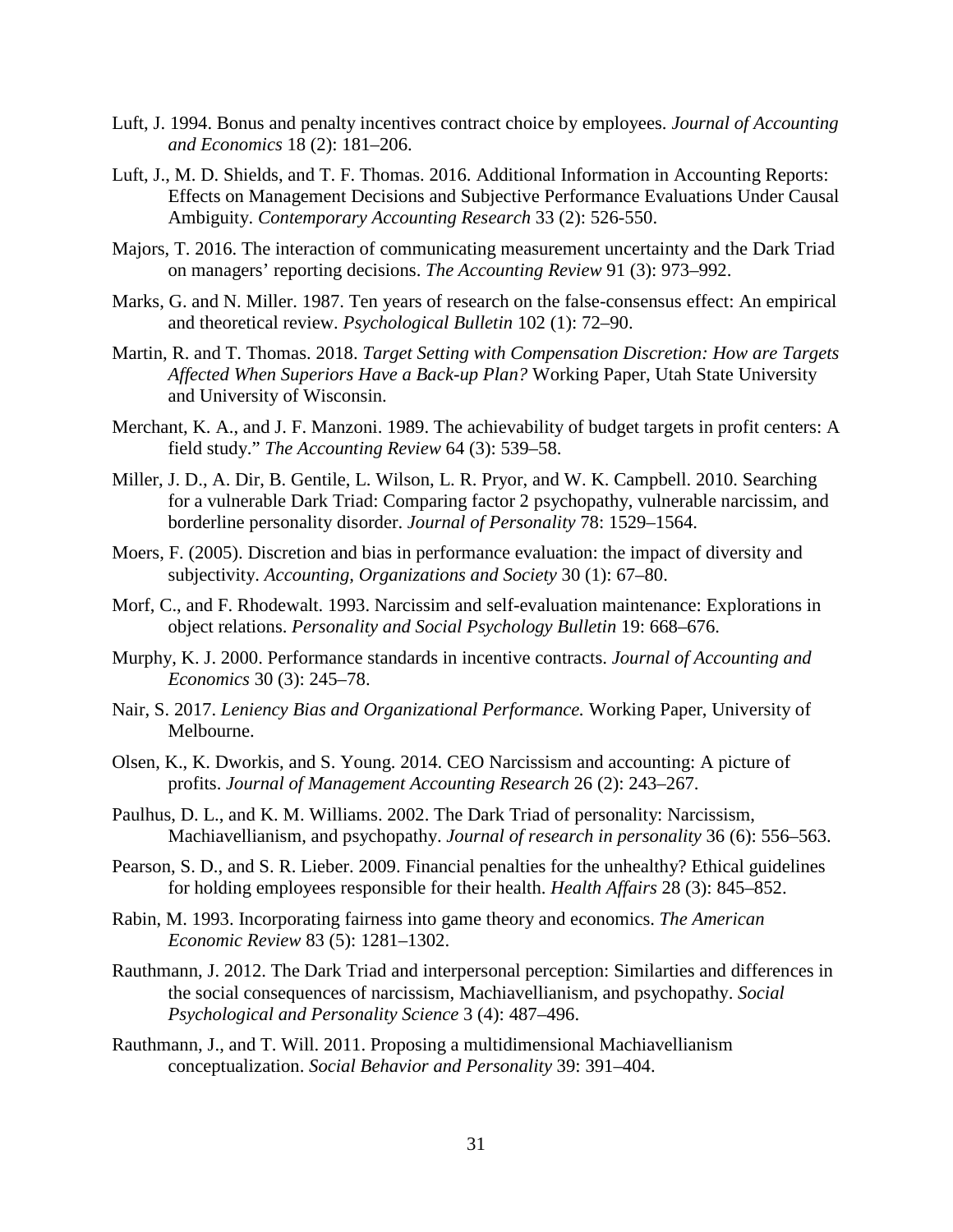- Sprinkle, G. B., M. G. Williamson, and D. R. Upton. 2008. The effort and risk-taking effects of budget-based contracts. *Accounting, Organizations and Society* 33 (4–5): 436–52.
- Stead, R., G. C. Fekken, A. Kay, and K. Mcdermott. 2012. Conceptualizing the Dark Triad of personality: Links to social symptomatology. *Personality and Individual Differences* 53 (8): 1023-1028.
- Szrek, H., and J. Baron. 2007. The value of choice in insurance purchasing. *Journal of Economic Psychology* 28 (5): 529–544.
- Vitasek, K. 2016. "Target increases penalties up to five times for suppliers starting today." Forbes.com. [https://www.forbes.com/sites/katevitasek/2016/05/30/target-increases](https://www.forbes.com/sites/katevitasek/2016/05/30/target-increases-penalties-up-to-5x-for-suppliers-starting-today/#474fa0e774c0)[penalties-up-to-5x-for-suppliers-starting-today/#474fa0e774c0](https://www.forbes.com/sites/katevitasek/2016/05/30/target-increases-penalties-up-to-5x-for-suppliers-starting-today/#474fa0e774c0) (accessed September 2017).
- Wai, M., and N. Tiliopoulos. 2012. The affective and cognitive empathic nature of the Dark Triad of personality. *Personality and Individual Differences* 52: 794–799.
- Wales, W. J., P. C. Patel, and G. T. Lumpkin. 2013. In pursuit of greatness: CEO Narcissism, entrepreneurial orientation, and firm performance variance. *Journal of Management Studies* 50 (6): 1041-1069.
- Woods, A. Subjective adjustments to objective performance measures: The influence of prior performance. *Accounting, Organizations and Society* 37:6 (2012): 403–425.
- Young, S., F. Du, K. Dworkis, and K. Olsen. 2015. It's all about all of us: The rise of Narcissism and its implications for management control system research. *Journal of Management Accounting Research* 28 (1): 39–55.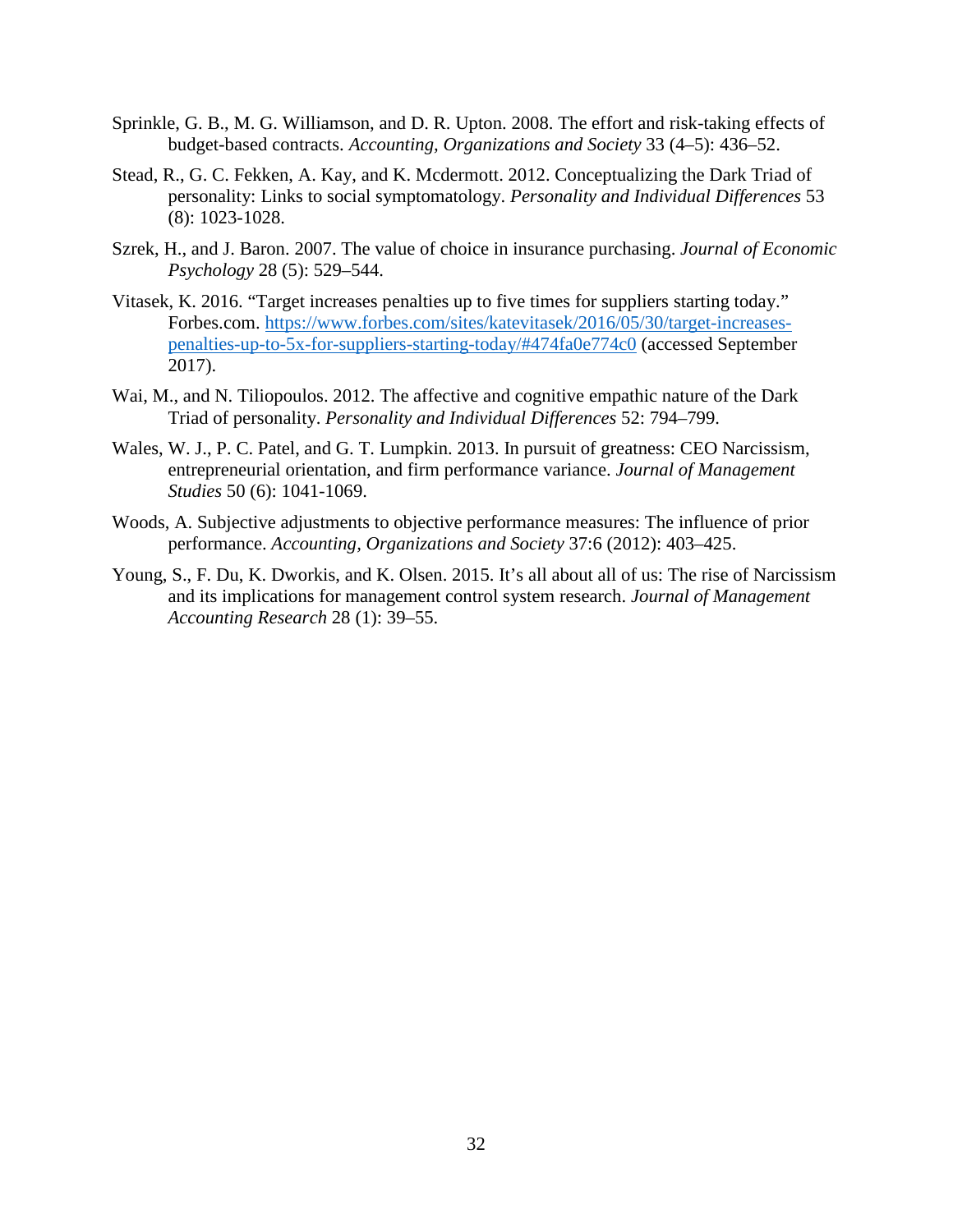**FIGURE 1 Targets set by Subordinates' Contract Frame and Choice**

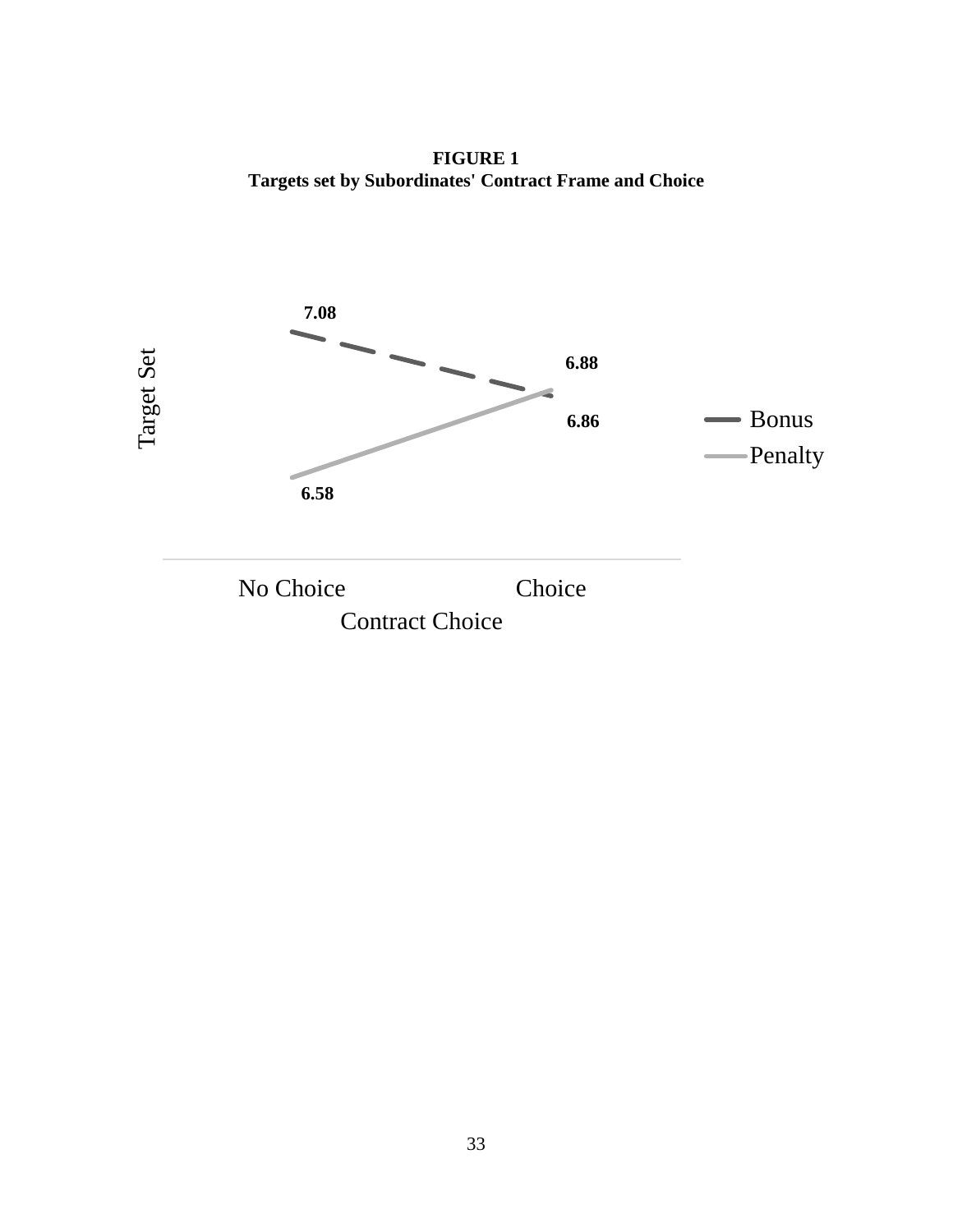

**FIGURE 2 Frequency of Superiors' Cumulated Ratings for Each of the Individual Dark Triad Traits and Combined**

The above charts display the frequency of superiors' cumulated ratings for each individual Dark Triad trait (i.e., Machiavellianism, Narcissism, and Psychopathy) along with cumulated ratings for the combined Dark Triad measure. The numbers on the x-axis represent a range of ratings. Brackets identify that the end number is included in the frequency and parentheses identify that the end number is not included in the frequency. These ratings are in response to the Short Dark Triad Scale (SD3) shown on Appendix B.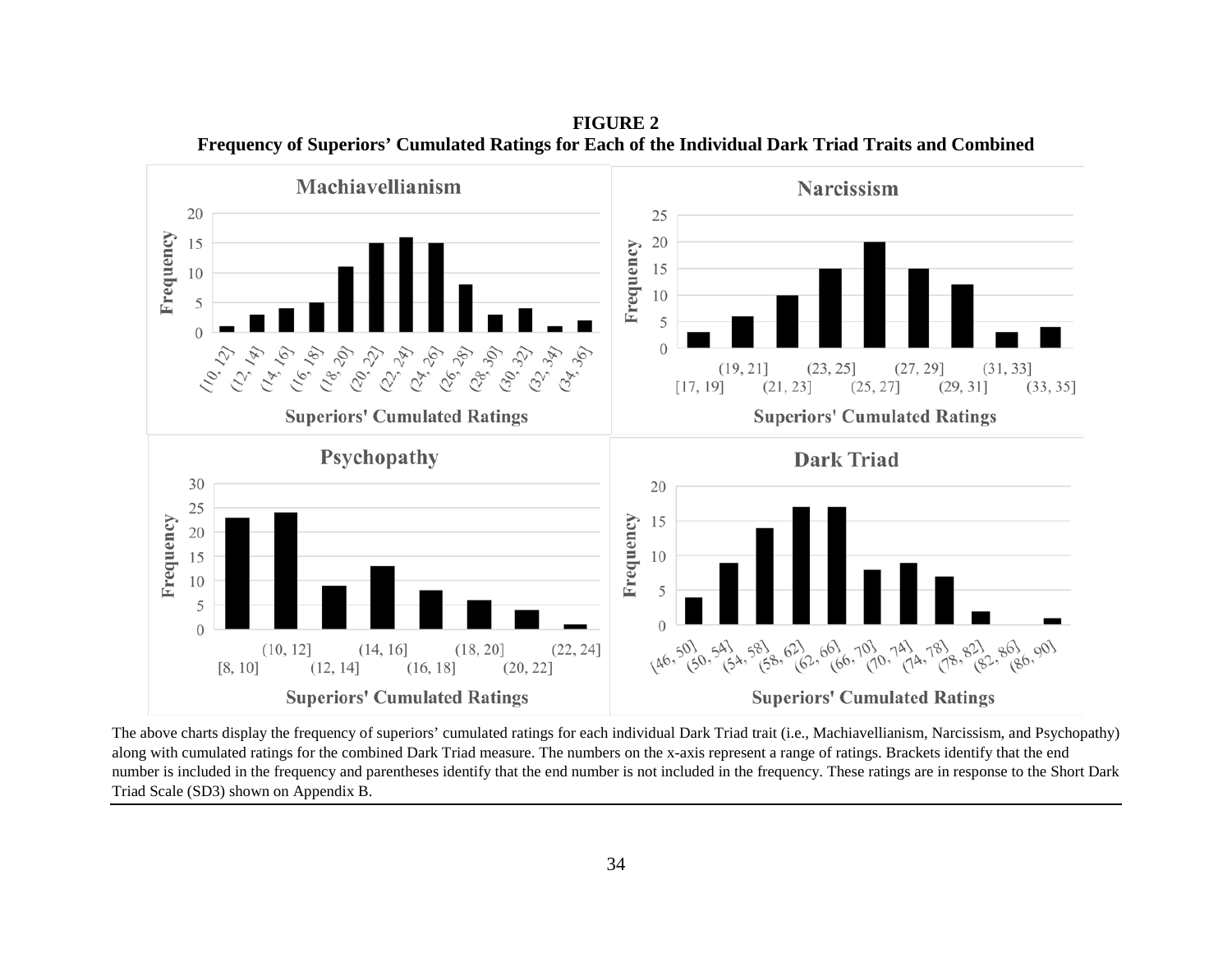**FIGURE 3 Targets set by Low and High Dark Triad Superiors**<sup>i</sup> **by Subordinates' Contract Frame and Choice**



**Panel A: Targets Set by Low Dark Triad Superiors**

**Panel B: Targets Set by High Dark Triad Superiors**



i We cumulate the responses to the SD3 and use a median-split to characterize participants as high and low Dark Triad superiors. Those at or above the median are classified as high Dark Triad, with those below the median classified as low Dark Triad.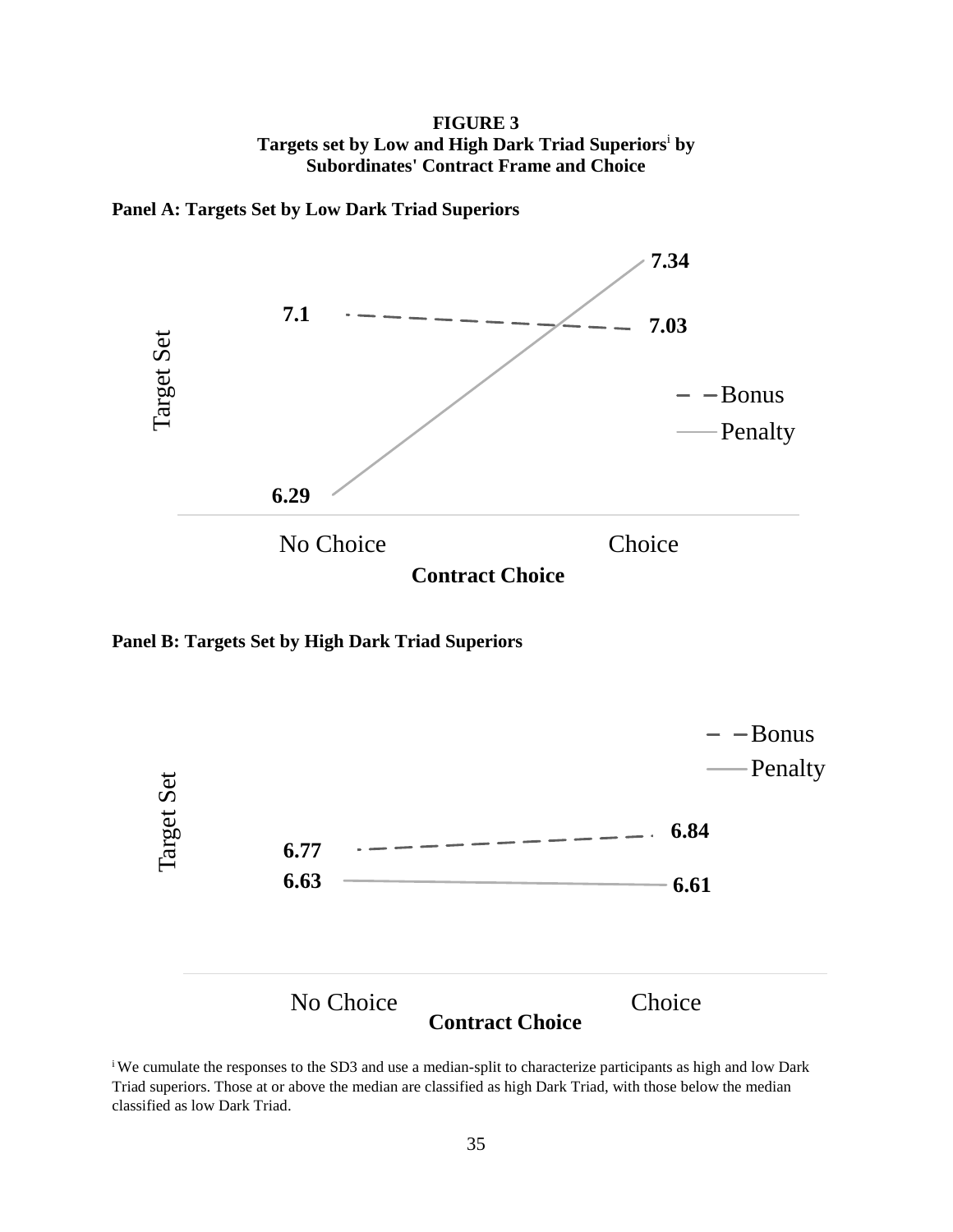# **TABLE 1 Targets set by Subordinates' Contract Frame and Choice**

|                  | <b>Bonus</b> | <b>Penalty</b> | <b>Total</b> |
|------------------|--------------|----------------|--------------|
|                  | 7.08%        | 6.58%          | 6.83%        |
| <b>No Choice</b> | (1.53)       | (1.41)         | (1.49)       |
|                  | $N = 78$     | $N = 76$       | $N = 154$    |
|                  | $6.86\%$     | 6.88%          | $6.87\%$     |
| <b>Choice</b>    | (1.42)       | (1.67)         | (1.54)       |
|                  | $N = 87$     | $N = 84$       | $N = 171$    |
|                  | $6.97\%$     | 6.73%          | 6.85%        |
| Total            | (1.47)       | (1.56)         | (1.52)       |
|                  | $N = 165$    | $N = 160$      | $N = 325$    |

### **Panel A: Cell Means (Standard Deviations) of Targets Set by Superiors**

**Panel B: General Linear Model: Effect of** *ContractFrame* **and** *Choice* **on Targets Set by Superiors**

|                       | <b>Prediction</b> | <b>Coefficient</b> | t-statistic | p-value           |
|-----------------------|-------------------|--------------------|-------------|-------------------|
| Intercept             |                   |                    | 34.21       | $0.00\,$          |
| <b>Contract Frame</b> | $\blacksquare$    | $-0.57$            | $-2.40$     | 0.01              |
| Choice                |                   | $-0.25$            | $-1.09$     | 0.28              |
| Frame x Choice        |                   | 0.61               | 1.86        | 0.03              |
| Gender                |                   | 0.65               | 3.80        | 0.00 <sub>1</sub> |

**Bolded** p-values are one-tailed.

*ContractFrame* is a dichotomous variable coded 1 for penalty contract, and 0 for bonus contract. *Choice* is a dichotomous variable coded as 1 if the subordinate's choice of contract is salient to the superior, and 0 otherwise.

*Gender* is a dichotomous variable coded 1 if male, and 0 if female.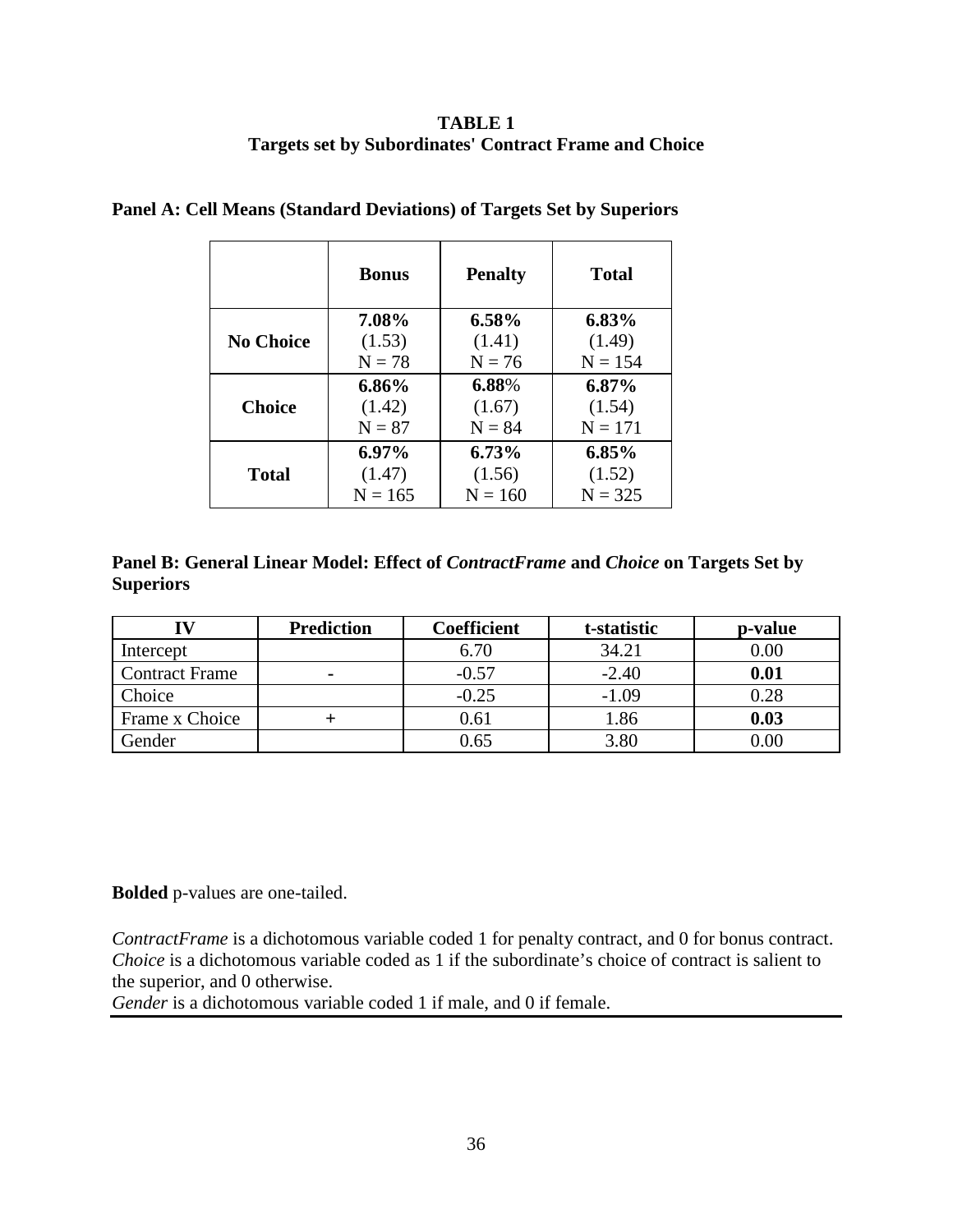# **TABLE 2 General Linear Model: Effect of** *ContractFrame, Choice,* **and** *Dark Triad* **on Targets set by Superiors**

|                                           | <b>Coefficient</b> | t-statistic | p-value |
|-------------------------------------------|--------------------|-------------|---------|
| Intercept                                 | 6.75               | 24.90       | 0.00    |
| <b>Contract Frame</b>                     | $-0.87$            | $-2.33$     | 0.01    |
| <b>Contract Choice</b>                    | $-0.14$            | $-0.37$     | 0.71    |
| Dark Triad                                | $-0.41$            | $-1.12$     | 0.27    |
| Gender                                    | 0.67               | 3.45        | < 0.01  |
| Contract Frame $\times$ Contract Choice   | 1.26               | 2.40        | < 0.01  |
| Contract Frame $\times$ Dark Triad        | 0.58               | 1.10        | 0.28    |
| Contract Choice $\times$ Dark Triad       | 0.20               | 0.39        | 0.70    |
| Frame $\times$ Choice $\times$ Dark Triad | $-1.20$            | $-1.63$     | 0.05    |

**Bolded** p-values are one-tailed.

*Contract Frame* is a dichotomous variable coded 1 for penalty contract, and 0 for bonus contract. *Choice* is a dichotomous variable coded as 1 if the subordinate's choice of contract is salient to the superior, and 0 otherwise.

*DarkTriad* is a dichotomous variable coded as 1 if the cumulated score is at or above the median (high Dark Triad), and 0 otherwise (low Dark Triad).

*Gender* is a dichotomous variable coded as 1 if male, and 0 if female.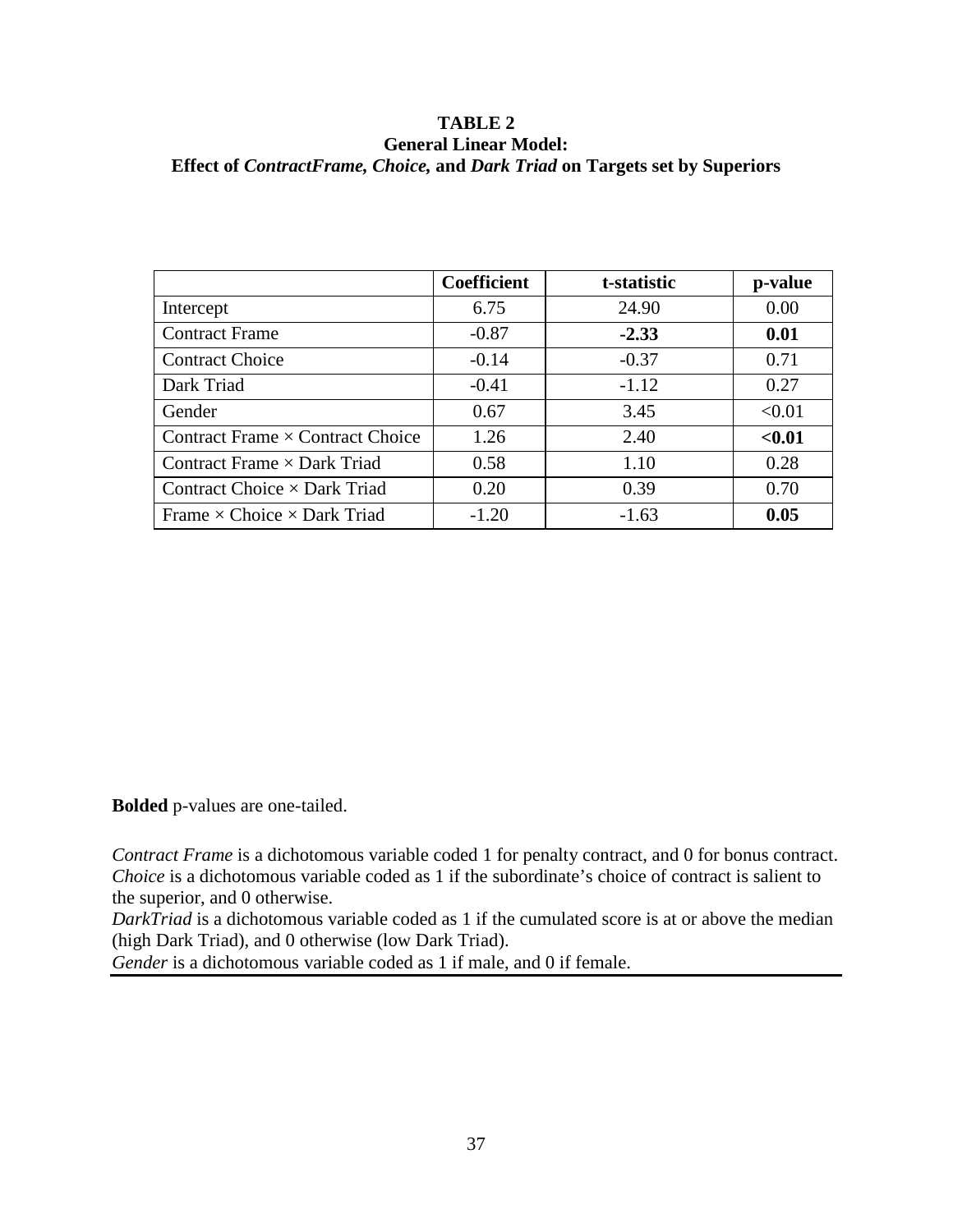## **TABLE 3 General Linear Model: Effect of** *ContractFrame* **and** *Choice* **on Targets by Dark Triad**

|                       | <b>Coefficient</b> | t-statistic | p-value    |
|-----------------------|--------------------|-------------|------------|
| Intercept             | 6.68               | 22.24       |            |
| <b>Contract Frame</b> | $-0.88$            | $-2.25$     | $\rm 0.03$ |
| Choice                | $-0.15$            | $-0.39$     | 0.70       |
| Frame x Choice        | 1.29               | 2.33        | $0.02\,$   |
| Gender                |                    | 2.85        |            |

**Panel A: Low Dark Triad Superiors (below the median, n = 125)**

**Panel B: High Dark Triad Superiors (at or above the median, n = 131)**

|                       | <b>Coefficient</b> | t-statistic | p-value |
|-----------------------|--------------------|-------------|---------|
| Intercept             | 6.43               | 21.00       | (0()    |
| <b>Contract Frame</b> | $-0.26$            | $-0.71$     | 0.48    |
| Choice                | 0.06               | 0.18        | 0.86    |
| Frame x Choice        | $0.03\,$           | 107         | 0.95    |
| Gender                | 0.53               | -95         | ).05    |

All p-values are two-tailed.

*ContractFrame* is a dichotomous variable coded 1 for penalty contract, and 0 for bonus contract. *Choice* is a dichotomous variable coded as 1 if the subordinate's choice of contract is salient to the superior, and 0 otherwise.

*Gender* is a dichotomous variable coded 1 if male, and 0 if female.